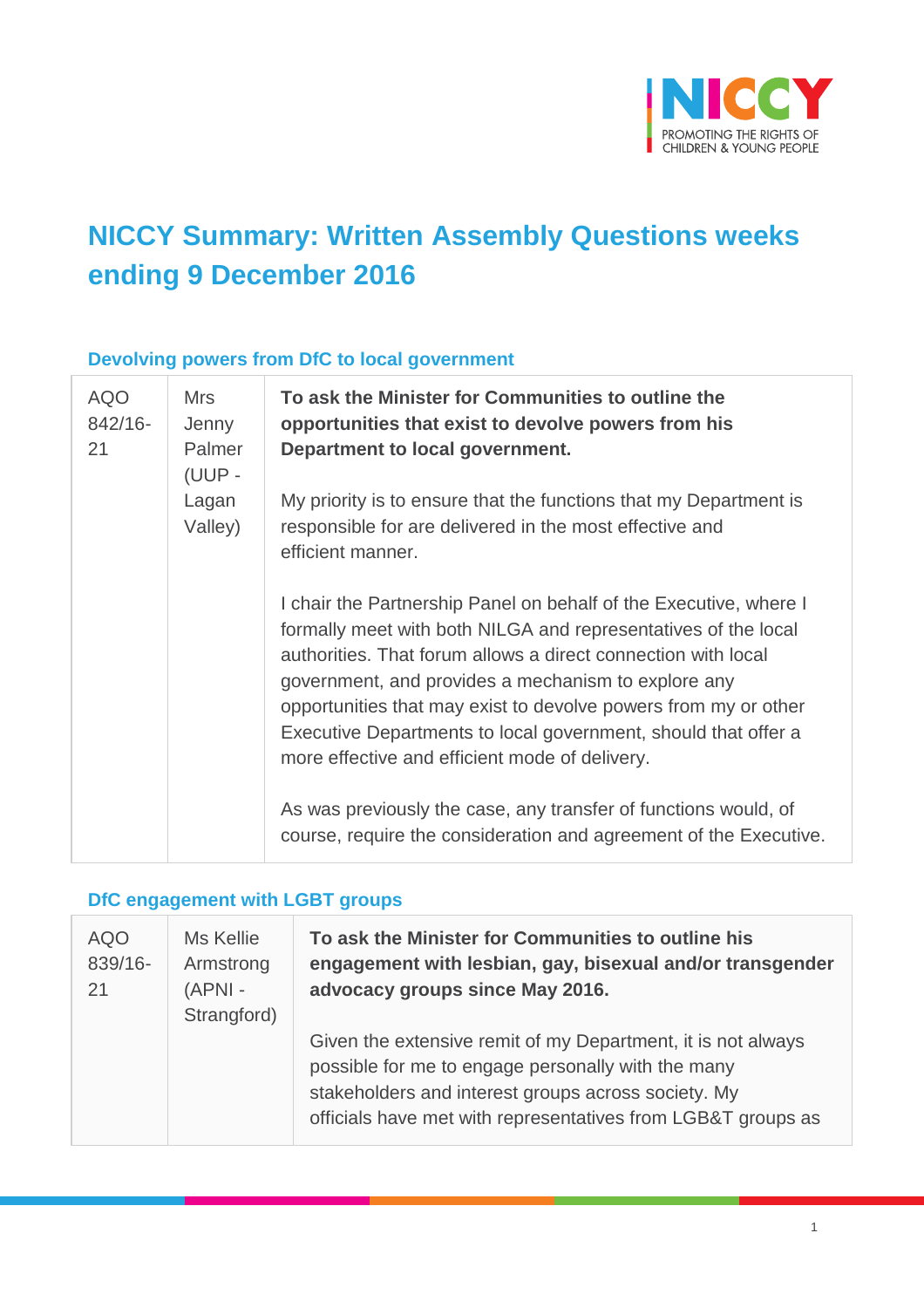

| part of the consultation on the draft Programme for<br>Government.                                                                                                                                                                                                                                                                                                                                                                                   |
|------------------------------------------------------------------------------------------------------------------------------------------------------------------------------------------------------------------------------------------------------------------------------------------------------------------------------------------------------------------------------------------------------------------------------------------------------|
| I have received one invitation to meet with representatives from<br>the LGB&T community since taking up my role as Minister for<br>Communities. Regrettably I was unable to take up that offer on<br>that occasion due to other pressing diary commitments.<br>I am however due to meet with representatives from The<br>Rainbow Project early in the New Year.<br>I have made it clear that when it comes to engagement, my<br>door is always open. |

#### **Update on Welfare Reform**

r

| <b>AQO</b><br>833/16-<br>21 | Mr<br>Andy<br>Allen<br>(UUP -<br>East<br>Belfast) | To ask the Minister for Communities for an update on the<br>implementation of Welfare Reform.<br>Substantial and very real progress has been made over the<br>last year on the implementation of Welfare Reform. As the Member<br>may be aware, the Welfare Reform and Work (Northern Ireland)<br>Order 2016 received Royal Assent on 12 October 2016. This<br>means that all the Primary legislation needed to implement<br>Welfare Reform in Northern Ireland is now in place.<br>A number of the bigger Welfare Reforms, including Personal<br>Independence Payments and the Benefit Cap have already been<br>successfully introduced.<br>The new Finance Support Service went live last week. Its<br>telephone application process allows customers to access the<br>service at a time and place that suits them. Providing an<br>immediate response to urgent financial need. The time limiting of<br>contributory Employment Support Allowance also came into effect<br>last week. |
|-----------------------------|---------------------------------------------------|------------------------------------------------------------------------------------------------------------------------------------------------------------------------------------------------------------------------------------------------------------------------------------------------------------------------------------------------------------------------------------------------------------------------------------------------------------------------------------------------------------------------------------------------------------------------------------------------------------------------------------------------------------------------------------------------------------------------------------------------------------------------------------------------------------------------------------------------------------------------------------------------------------------------------------------------------------------------------------------|
|-----------------------------|---------------------------------------------------|------------------------------------------------------------------------------------------------------------------------------------------------------------------------------------------------------------------------------------------------------------------------------------------------------------------------------------------------------------------------------------------------------------------------------------------------------------------------------------------------------------------------------------------------------------------------------------------------------------------------------------------------------------------------------------------------------------------------------------------------------------------------------------------------------------------------------------------------------------------------------------------------------------------------------------------------------------------------------------------|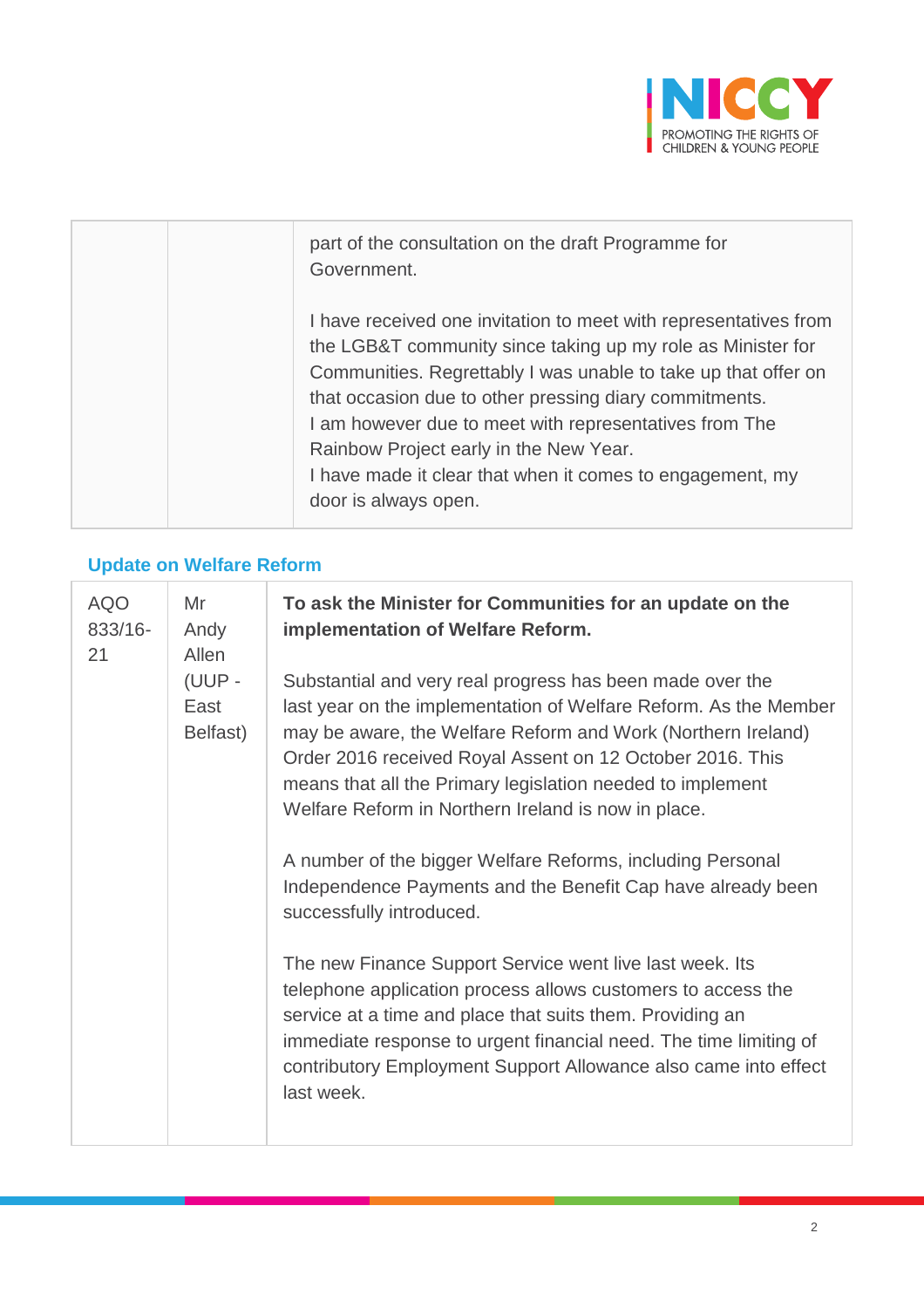

| Detailed timetables are in place to ensure that the outstanding<br>welfare reforms will commence over the next ten month period,<br>culminating in the introduction of Universal Credit from September<br>2017                                                                                                                                                                                                                                                                     |
|------------------------------------------------------------------------------------------------------------------------------------------------------------------------------------------------------------------------------------------------------------------------------------------------------------------------------------------------------------------------------------------------------------------------------------------------------------------------------------|
| Equally significant progress has been made in ensuring that the<br>mitigation schemes recommended by the Evason Working Group<br>following the Fresh Start Agreement are in place. These payments<br>are designed to provide additional financial support for vulnerable<br>families (both in and out of work) who will be impacted by the<br>introduction of welfare changes. An estimated 15,000 claimants<br>will be receiving Welfare Supplementary Payments by March<br>2017. |

## **Impact of changes to social security for those with dependent children**

| <b>AQW</b><br>8284/16-<br>21 | Mr<br>Gerry<br>Carroll<br>(PBPA<br>- West | To ask the Minister for Communities to outline the impact<br>assessments carried out prior to an adverse decision being<br>taken or a financial sanction being imposed on social<br>security claimants with dependent children. [Priority Written]                                                                                                                                                                                                                                                                                                                                                                                                                                                                                                                                                                                                                                                         |
|------------------------------|-------------------------------------------|------------------------------------------------------------------------------------------------------------------------------------------------------------------------------------------------------------------------------------------------------------------------------------------------------------------------------------------------------------------------------------------------------------------------------------------------------------------------------------------------------------------------------------------------------------------------------------------------------------------------------------------------------------------------------------------------------------------------------------------------------------------------------------------------------------------------------------------------------------------------------------------------------------|
|                              | Belfast)                                  | A decision maker, on behalf of the department makes each<br>decision by considering all the evidence, establishing the facts<br>and applying the law, including any relevant case law, in each<br>case. Where legislation specifies or implies discretion, the<br>decision maker's judgement must be reasonable and made with<br>unbiased discretion. Whilst the claimant's family circumstances<br>are not directly relevant to the decision, a hardship award may be<br>considered if the claimant shows that they, or a specified member<br>of their family, would suffer hardship if an award was not made.<br>The primary legislation that gives the power to apply sanctions<br>and award Hardship Payments is:<br>The Welfare Reform (Northern Ireland) Order 2015<br>www.communities-ni.gov.uk/articles/welfare-changes-overview<br>Other references which are available in the public domain are: |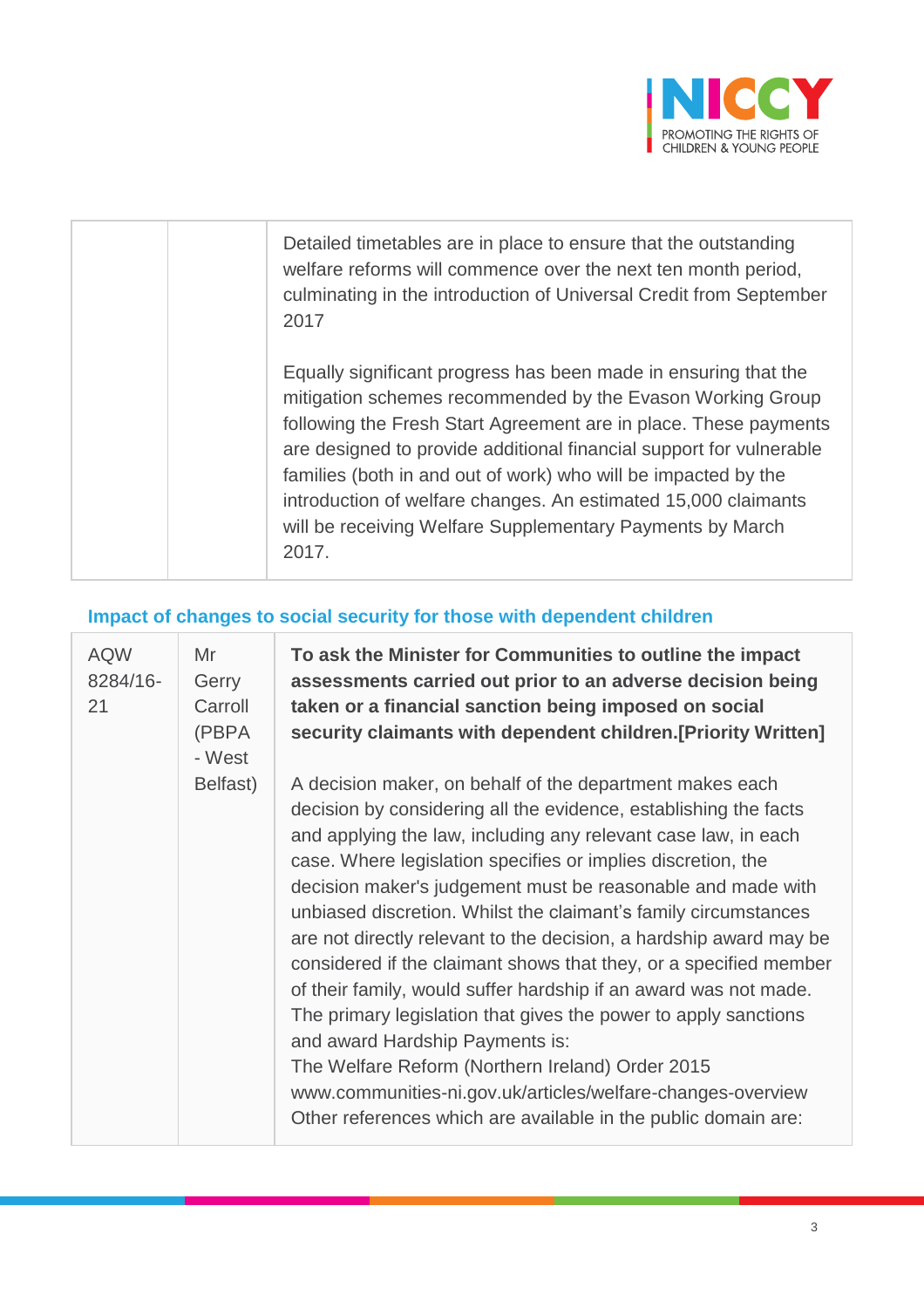

| <b>Social Security Benefit Fraud Sanction Policy</b><br>www.communities-ni.gov.uk/publications/social-security-benefit-<br>fraud-sanction-policy<br>DMG Volume 9 Chapter 53<br>www.communities-ni.gov.uk/publications/decision-makers-guide-<br>volume-9<br>DMG Volume 6 Chapter 34<br>www.communities-ni.gov.uk/publications/decision-makers-guide-<br>volume-6<br>DMG Volume 6 Chapter 35<br>www.communities-ni.gov.uk/publications/decision-makers-guide-<br>volume-6 |
|--------------------------------------------------------------------------------------------------------------------------------------------------------------------------------------------------------------------------------------------------------------------------------------------------------------------------------------------------------------------------------------------------------------------------------------------------------------------------|
| DMG Volume 1 Chapter 05                                                                                                                                                                                                                                                                                                                                                                                                                                                  |
| www.communities-ni.gov.uk/publications/decision-makers-guide-<br>volume-1                                                                                                                                                                                                                                                                                                                                                                                                |

#### **Reducing number of families presented to the NIHE as homeless**

| <b>AQW</b><br>6911/16-<br>21 | Mr Roy<br><b>Beggs</b><br>(UUP -<br>East<br>Antrim) | To ask the Minister for Communities pursuant to AQW<br>6284/16-21, to outline any proactive action he is taking to<br>reduce the number of families with children presented to the<br><b>NIHE as homeless.</b>                                                                                                                                                                                                    |
|------------------------------|-----------------------------------------------------|-------------------------------------------------------------------------------------------------------------------------------------------------------------------------------------------------------------------------------------------------------------------------------------------------------------------------------------------------------------------------------------------------------------------|
|                              |                                                     | For 2016/17, over £35 million pounds has been made available to<br>the Northern Ireland Housing Executive to work with the voluntary<br>sector to prevent homelessness and to provide vital support to<br>those people, including those with families, who find themselves<br>facing homelessness.                                                                                                                |
|                              |                                                     | The Housing Executive has advised me that it currently provides<br>funding for 27 accommodation based and 8 floating supporting<br>schemes for homeless families with children at a cost of 4.7 million<br>pounds per annum. These schemes are delivered by 11 service<br>providers (including the Housing Executive) and provide a total of<br>858 units for homeless families with children throughout Northern |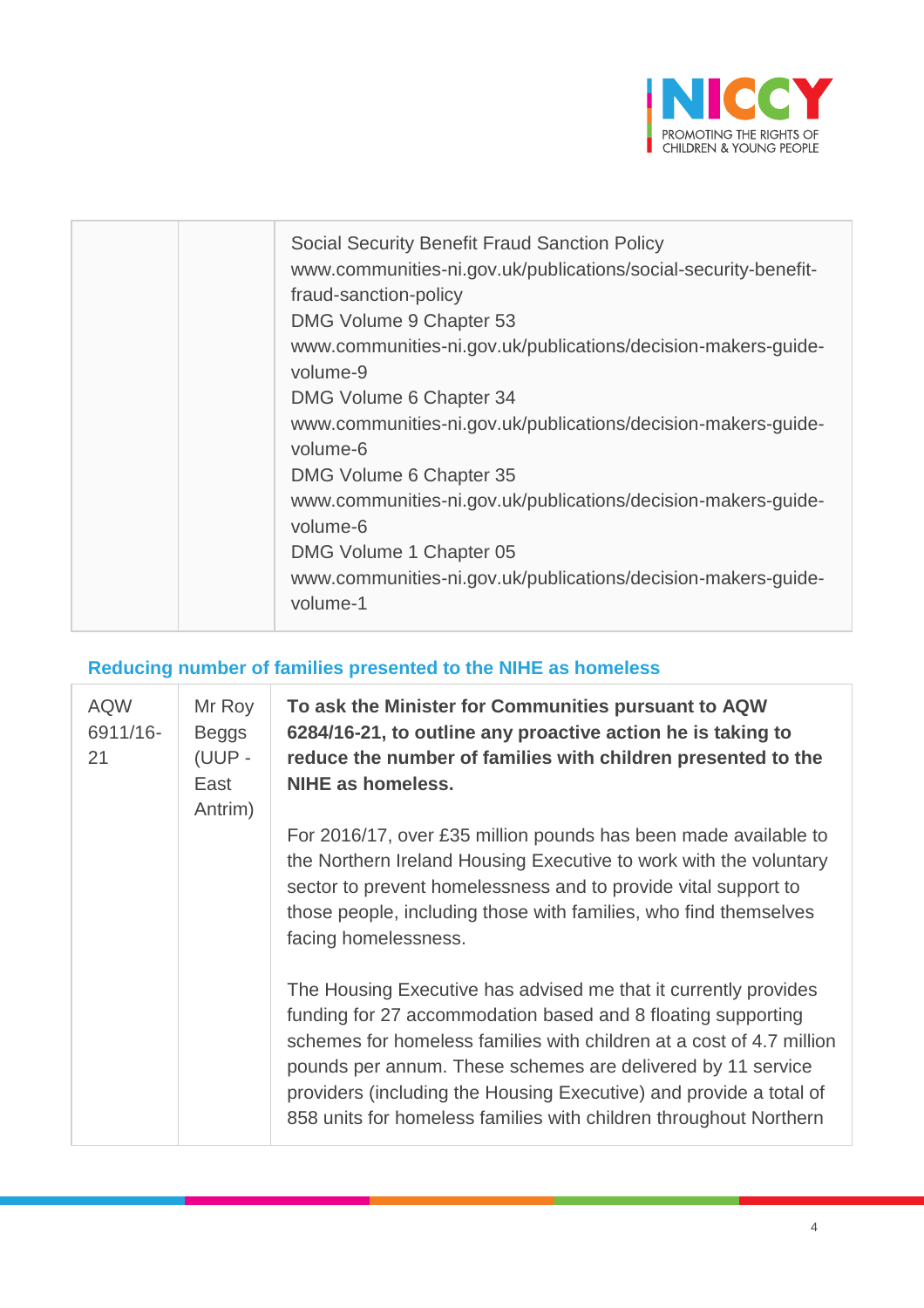

| Ireland.                                                                                                                                                                                                                                                                                                                                                                              |
|---------------------------------------------------------------------------------------------------------------------------------------------------------------------------------------------------------------------------------------------------------------------------------------------------------------------------------------------------------------------------------------|
| In the draft Programme for Government (PfG) I have committed to<br>a number of proactive actions to tackle homelessness<br>including for those with families. These include building 9,600 new<br>social homes, supporting 3,750 first-time buyers to purchase a new<br>home and ensuring that the private rented sector is a good<br>housing option for everyone including families. |
| In addition this year I am investing almost £1 million in housing<br>advice services for mortgage debt and other housing advice.<br>The Housing Executive seeks to take proactive action in reducing<br>the number of families with children who present as homeless to<br>them through a number of different measures.                                                               |
| The current Homelessness Strategy deals with a range of client<br>groups, including families, while the Housing Options<br>approach currently being piloted by the Housing Executive seeks<br>to assist families in preventing the need to present as homeless<br>and find sustainable housing solutions.                                                                             |

## **Gritting outside rural schools**

| <b>AQW</b><br>7683/16-<br>21 | Mr Jim<br>Allister<br>(TUV -<br><b>North</b> | To ask the Minister for Infrastructure whether he will<br>introduce a policy of gritting outside rural schools during<br>winter months.                                                                                                                                       |
|------------------------------|----------------------------------------------|-------------------------------------------------------------------------------------------------------------------------------------------------------------------------------------------------------------------------------------------------------------------------------|
|                              | Antrim)                                      | Following the severe wintry conditions experienced at the start of<br>December 2008, the then Committee for Regional Development<br>requested that an examination was carried out in relation to the<br>winter service operational response to areas around rural<br>schools. |
|                              |                                              | The outworking of this examination resulted in the introduction of<br>priority "secondary" salting and of enhanced communication                                                                                                                                              |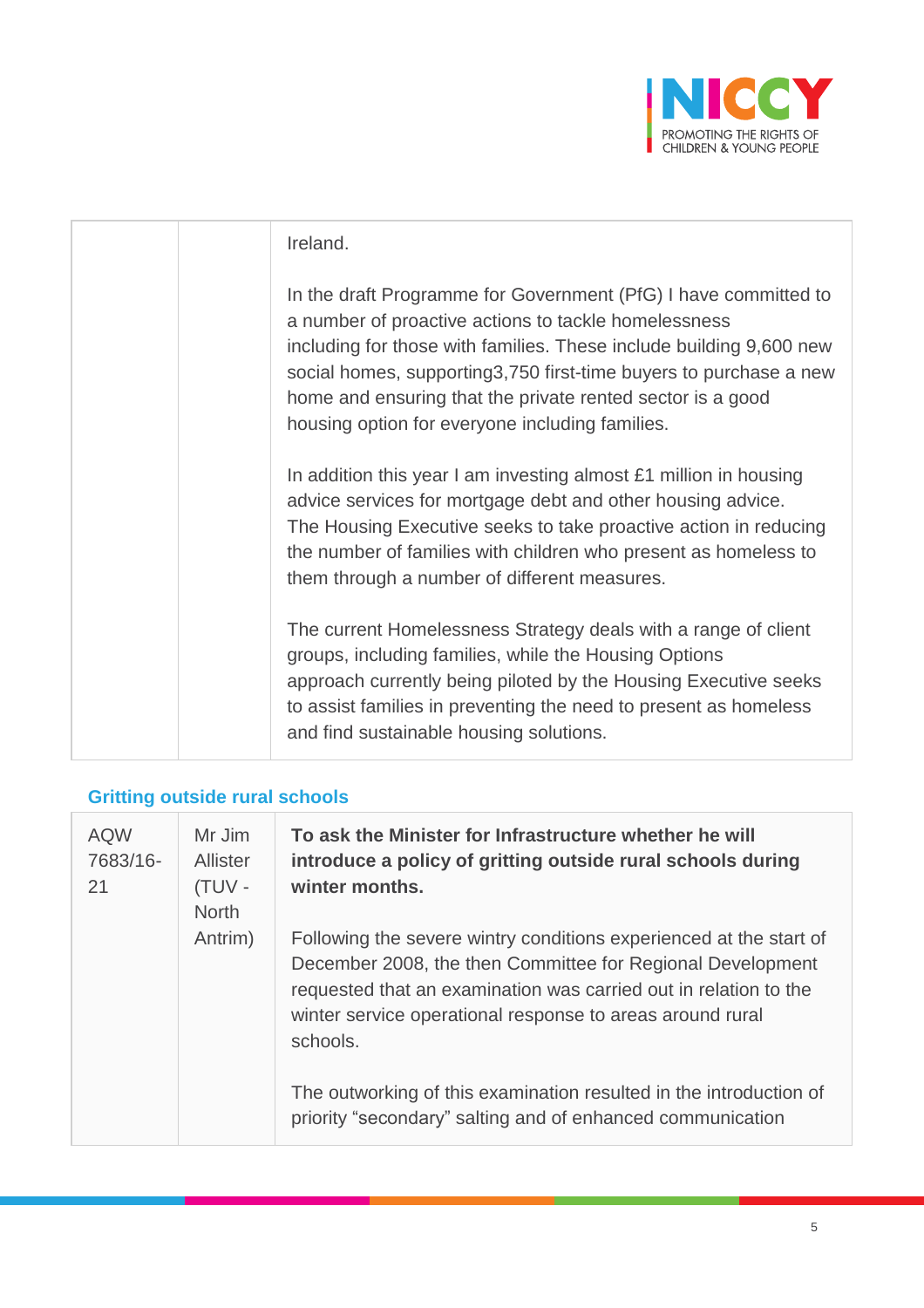

| arrangements, to the 46 rural schools most affected by weather<br>conditions throughout the winter of 2008/09.                                                                                                                                                                                                                                                                                                |
|---------------------------------------------------------------------------------------------------------------------------------------------------------------------------------------------------------------------------------------------------------------------------------------------------------------------------------------------------------------------------------------------------------------|
| The policy which is maintained at a local level by TransportNI<br>Section offices takes on board local weather conditions and has<br>the flexibility to add other schools as conditions dictate throughout<br>the winter period. At the same time the criteria for the provision of<br>grit/salt piles and salt bins was also amended so that these can<br>now be provided to affected schools, if requested. |
| I can confirm that this amended policy which prioritises such<br>schools will be in operation again this winter.                                                                                                                                                                                                                                                                                              |
| I am therefore satisfied with current arrangements and have no<br>plans to alter the current policy relating to the winter service<br>operational response around rural schools.                                                                                                                                                                                                                              |

### **Ensuring young people with additional needs have access to suitable further education**

| <b>AQO</b><br>859/16-<br>21 | Ms Carla<br>Lockhart<br>$(DUP -$<br>Upper | To ask the Minister for the Economy how his Department will<br>ensure that young people with additional needs have access<br>to suitable Further Education.                                                                                                                                                                                  |
|-----------------------------|-------------------------------------------|----------------------------------------------------------------------------------------------------------------------------------------------------------------------------------------------------------------------------------------------------------------------------------------------------------------------------------------------|
|                             | Bann)                                     | My Department is committed to ensuring access to suitable<br>Further Education for all individuals, including young people with<br>additional needs, through a range of educational provision,<br>targeted initiatives and funding.                                                                                                          |
|                             |                                           | This includes the delivery of FE provision in community settings,<br>entitlement framework provision in which school pupils attend FE<br>colleges, liaison between FE colleges, local schools, the Careers<br>Service and other relevant professionals to ensure young people<br>are aware of the opportunities and support available in FE. |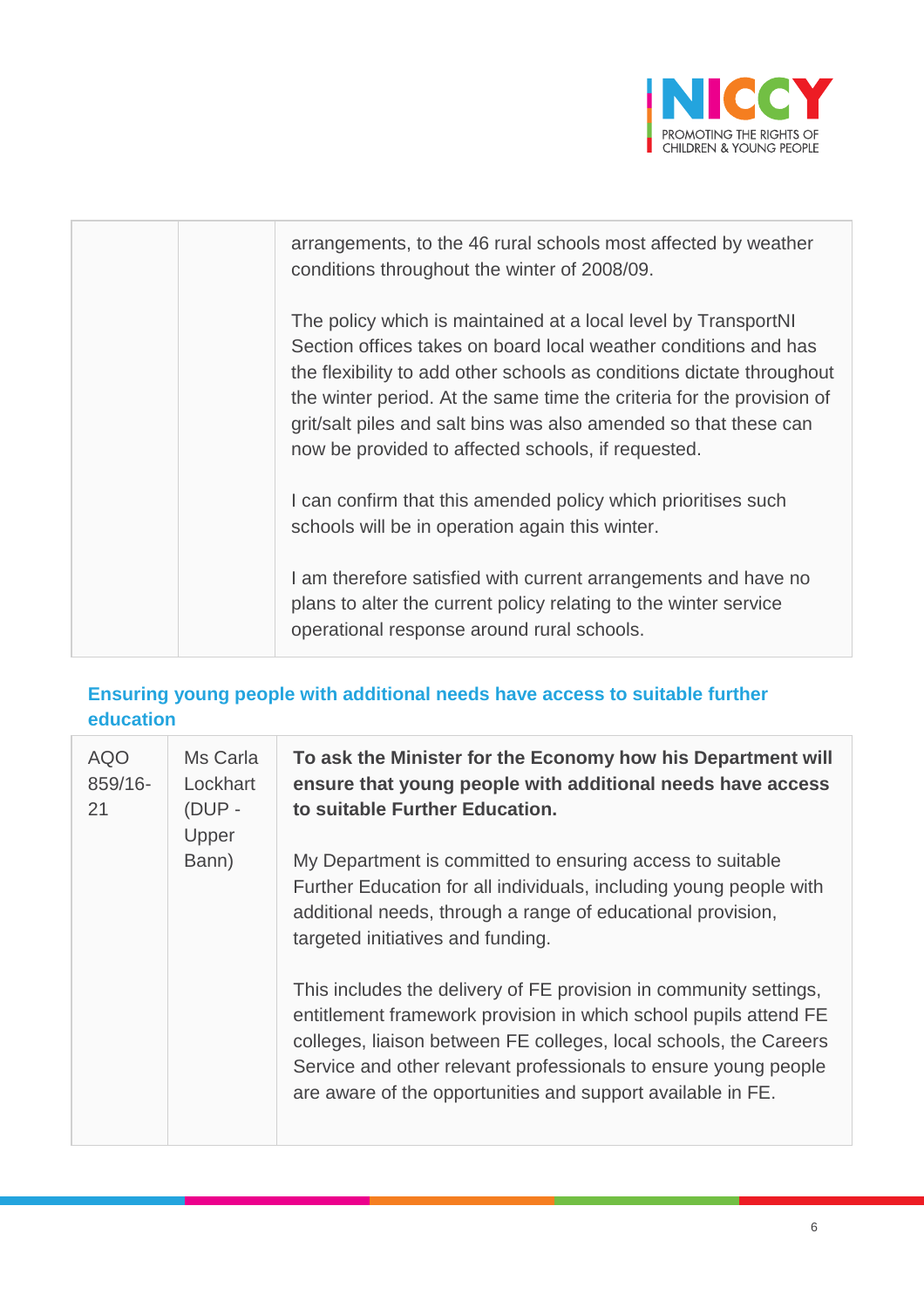

| There is an Additional Support Fund to provide the support<br>necessary for students with learning difficulties and disabilities to<br>access FE, financial support specifically for young parents with<br>childcare responsibilities and additional financial support for<br>students who are experiencing financial difficulties through FE<br>Awards and the Hardship Fund.             |
|--------------------------------------------------------------------------------------------------------------------------------------------------------------------------------------------------------------------------------------------------------------------------------------------------------------------------------------------------------------------------------------------|
| In addition, my Department is implementing the FE 'Further'<br>Education Means Success', a key theme of which is Social<br>Inclusion. The Social Inclusion Project will focus on identifying<br>barriers which inhibit participation in FE and how the sector can<br>work in partnership with other organisations to overcome barriers<br>and strengthen pathways to FE at a higher level. |

## **Support by schools and youth service for transgender young people**

| <b>AQO</b><br>871/16-<br>21 | Ms<br>Clare<br><b>Bailey</b><br>(GPNI-<br>South<br>Belfast) | To ask the Minister of Education to outline the guidance his<br>Department has issued to schools and youth service<br>providers to better enable them to support transgender and<br>non-binary gender young people.                                                                                                                                                                                                                                                                                                                                                                                                 |
|-----------------------------|-------------------------------------------------------------|---------------------------------------------------------------------------------------------------------------------------------------------------------------------------------------------------------------------------------------------------------------------------------------------------------------------------------------------------------------------------------------------------------------------------------------------------------------------------------------------------------------------------------------------------------------------------------------------------------------------|
|                             |                                                             | Under the Department's I-Matter programme, a range of posters,<br>leaflets and diary inserts have been produced for use by schools.<br>These provide information and advice on a range of 20 subjects of<br>concern to young people including 'Sexual Identity'.                                                                                                                                                                                                                                                                                                                                                    |
|                             |                                                             | The 'iMatter' Programme, as I'm sure you are aware, is the<br>overarching vehicle for promoting pupils' emotional health and<br>wellbeing and addresses how the entire school community should<br>be engaged in promoting resilient emotional health for all pupils,<br>what support systems are available for vulnerable pupils and what<br>support is available to schools in the event of a crisis. The<br>Programme aims to support a school in integrating its individual<br>policies and support systems in a consistent and coherent way.<br>The leaflets and posters provide links and contact details to a |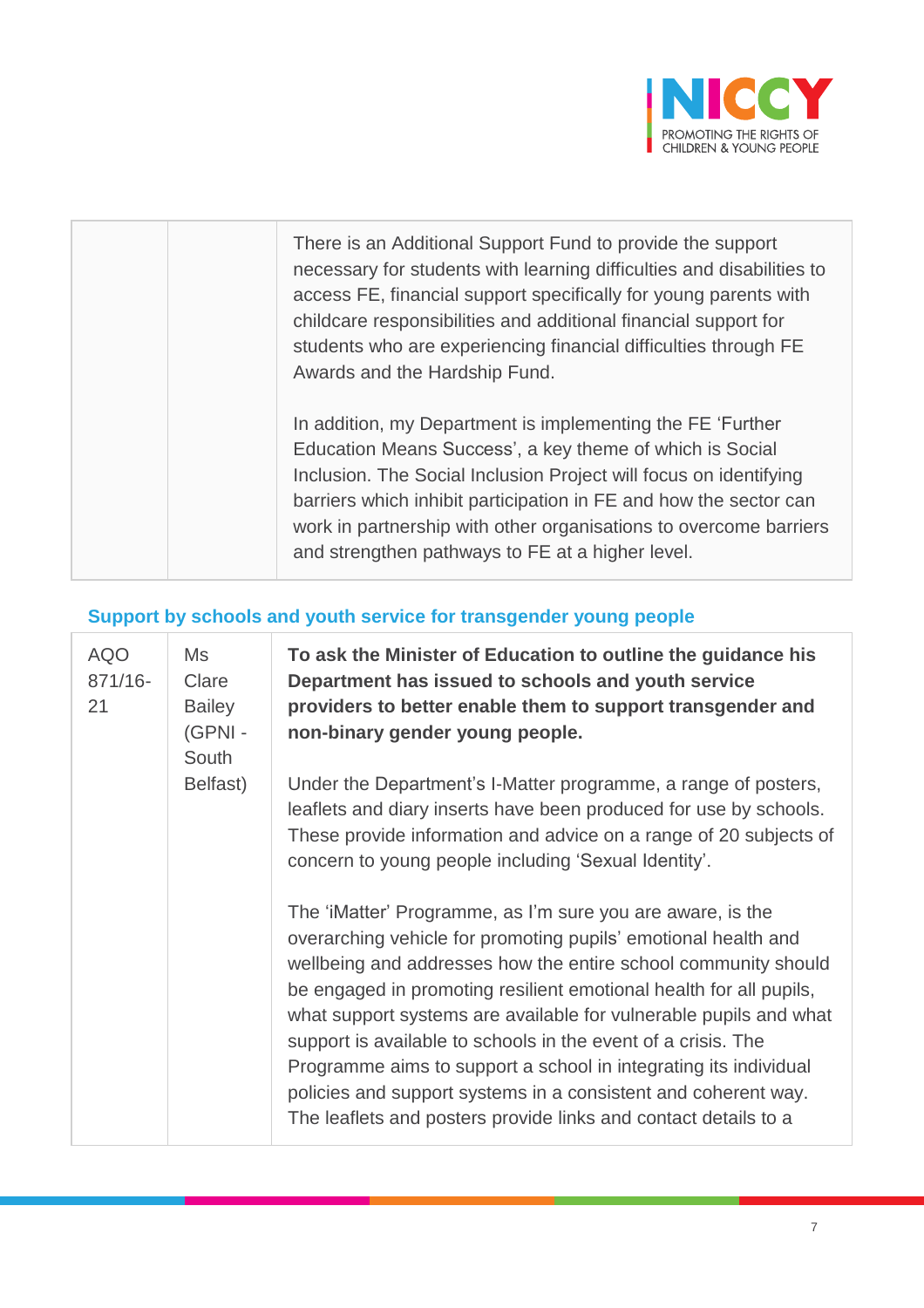

#### **Waiting lists for children to be assessed for a statement of special educational needs**

| <b>AQO</b><br>866/16-<br>21 | Mr Keith<br><b>Buchanan</b><br>$(DUP -$<br><b>Mid</b><br>Ulster) | To ask the Minister of Education how many children are<br>waiting to be assessed for a statement of special<br>educational needs.                                                                                                                                                                                                                                      |
|-----------------------------|------------------------------------------------------------------|------------------------------------------------------------------------------------------------------------------------------------------------------------------------------------------------------------------------------------------------------------------------------------------------------------------------------------------------------------------------|
|                             |                                                                  | As allowed by statute, where the Education Authority (EA)<br>decides to proceed with a statutory assessment of special<br>educational needs (SEN), it will have 10 weeks to conduct the<br>assessment.                                                                                                                                                                 |
|                             |                                                                  | The EA has advised that, as at 29 November 2016, 1548<br>children were awaiting completion of their statutory assessment.<br>This figure is based on the number of children where the EA<br>has agreed to commence a statutory assessment<br>and advice has been sought from a range of professionals to<br>inform whether the Authority will make a statement of SEN. |

## **Future of pre-school SEN home teaching**

| <b>AQO</b><br>864/16-<br>21 | Mr<br><b>Robin</b><br>Swann       | To ask the Minister of Education for an update on the future of<br>pre-school special educational needs home teaching.                                                                                                                                                                                                                                                                |
|-----------------------------|-----------------------------------|---------------------------------------------------------------------------------------------------------------------------------------------------------------------------------------------------------------------------------------------------------------------------------------------------------------------------------------------------------------------------------------|
|                             | (UUP -<br><b>North</b><br>Antrim) | The statutory responsibility for children with Special Educational<br>Needs (SEN) rests with schools, and the Education Authority (EA)<br>which is the body responsible under special education legislation<br>for identifying, assessing and in appropriate cases, making<br>provision for children with SEN.<br>It is recognised that for young pre-school children with SEN access |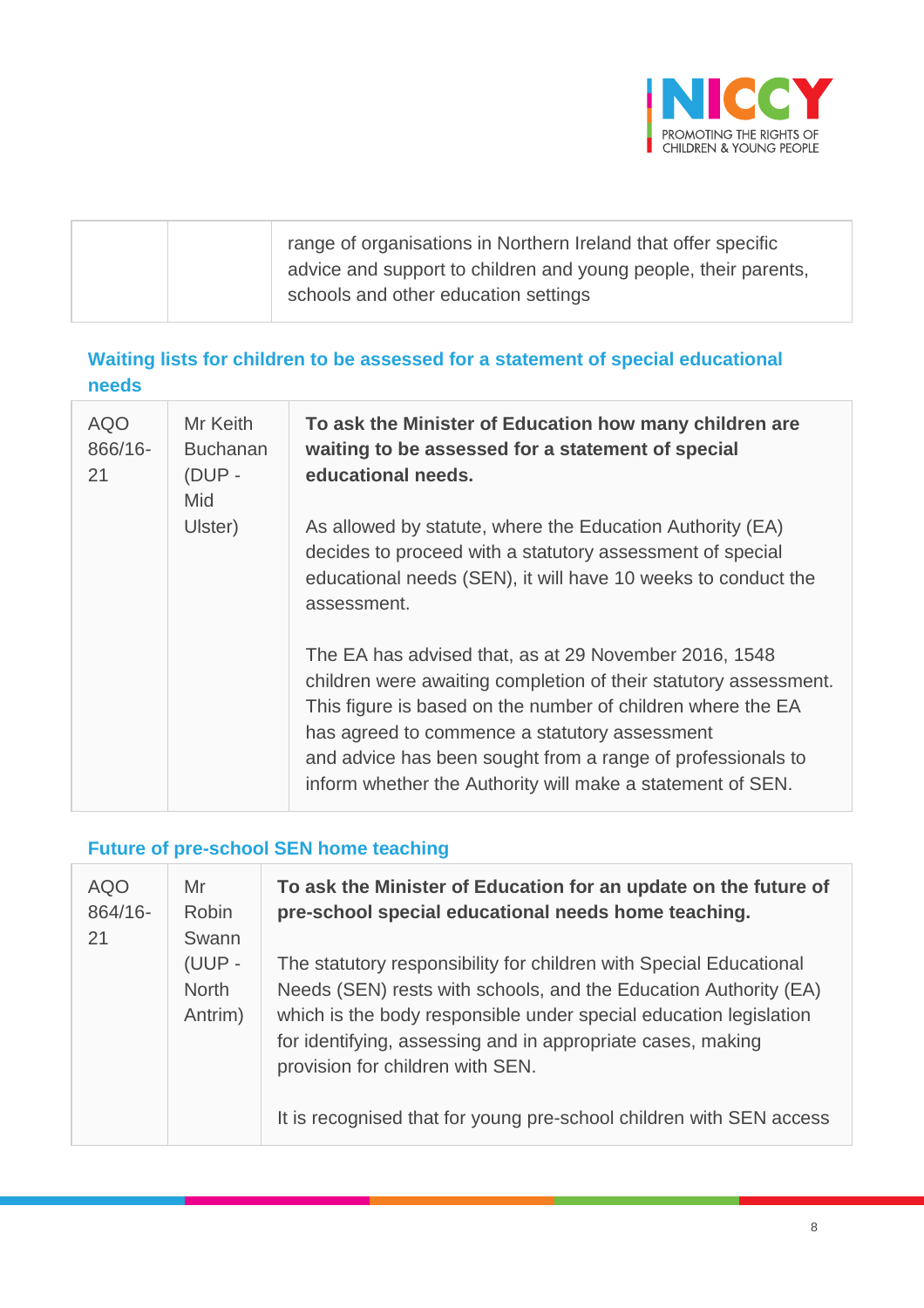

| to a home based learning programme may provide the most<br>appropriate help. The EA provides this type of support though its<br>SEN pre-school home teaching service.                                                                                                                                                                                                                                                                                |
|------------------------------------------------------------------------------------------------------------------------------------------------------------------------------------------------------------------------------------------------------------------------------------------------------------------------------------------------------------------------------------------------------------------------------------------------------|
| The EA is currently considering the arrangements for its SEN pre-<br>school home teaching service and its Early Years SEN<br>Service. Work is in progress to create<br>interim management arrangements for a single Early<br>Years' SEN Service, which will include pre-school home teaching.<br>The EA has confirmed that an interim regional manager has<br>been appointed and has begun the process of moving towards a<br>single service entity. |
| The EA is working to ensure that appropriate intervention can be<br>accessed consistently across the Authority, for those children who<br>require these services.                                                                                                                                                                                                                                                                                    |

## **School starting age for children**

| <b>AQW</b><br>7989/16-<br>21 | Mr Richie<br><b>McPhillips</b><br>(SDLP-<br>Fermanagh<br>and South<br>Tyrone) | To ask the Minister of Education (i) for his assessment<br>of the issue that not all children are ready to start<br>formal schooling at four years of age; (ii) to detail how<br>parental concerns regarding their child not being ready<br>to start school are addressed in the new guidance on<br>school starting age; and (iii) whether he plans to<br>introduce any flexibility on school starting ages in the<br>future.                    |
|------------------------------|-------------------------------------------------------------------------------|--------------------------------------------------------------------------------------------------------------------------------------------------------------------------------------------------------------------------------------------------------------------------------------------------------------------------------------------------------------------------------------------------------------------------------------------------|
|                              |                                                                               | I accept that some parents, particularly those of summer<br>born children, feel strongly that it would be in their child's<br>best interests not to start school at four years of age. I am<br>also aware that a significant amount of research has been<br>carried out, in England and elsewhere, on the issue of<br>whether a later start contributes to improved outcomes for<br>children, and that a wealth of evidence is available on both |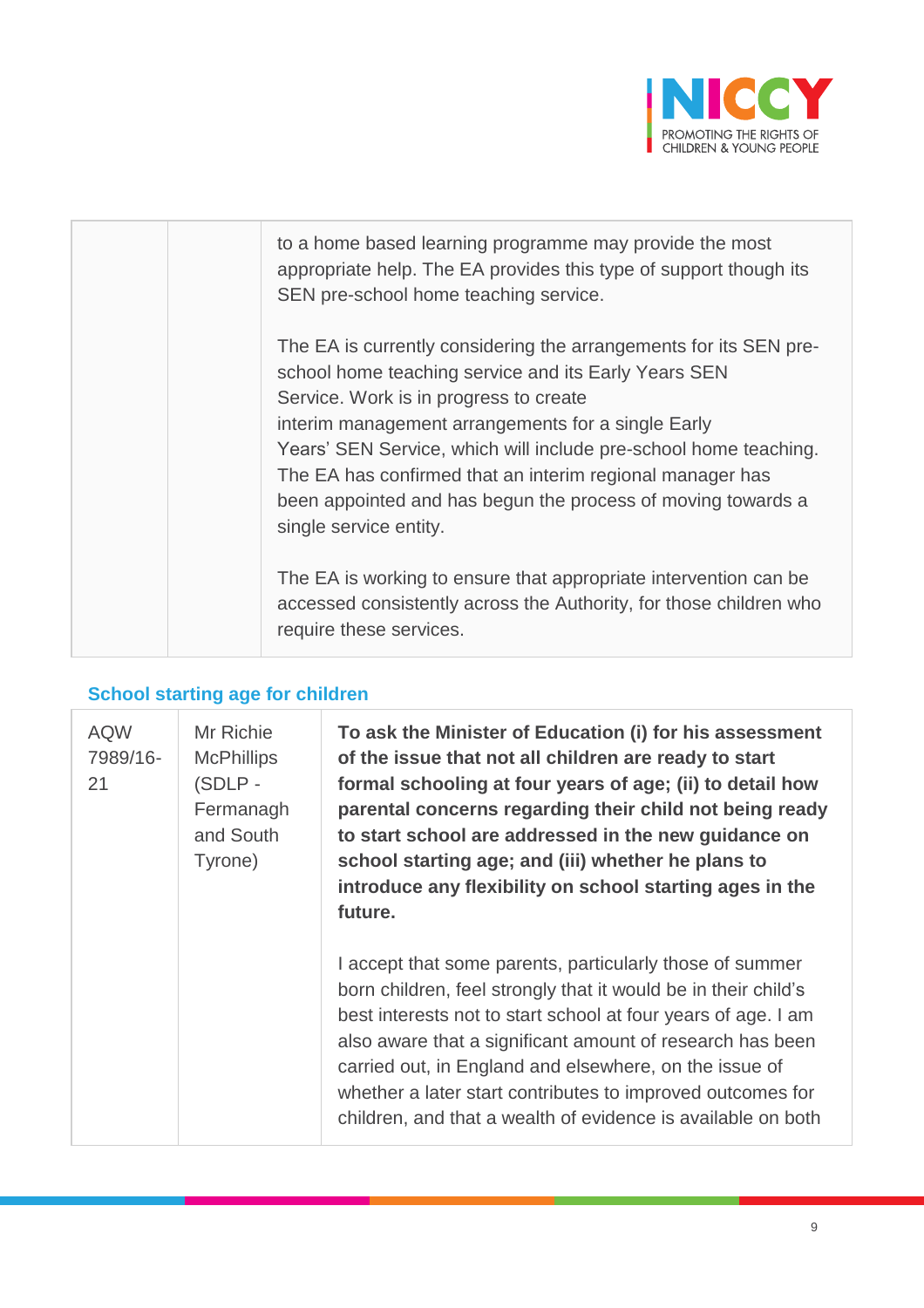

| sides of the debate.                                                                                                                                                                                                                                                                                           |
|----------------------------------------------------------------------------------------------------------------------------------------------------------------------------------------------------------------------------------------------------------------------------------------------------------------|
| The Education Authority's guidance provides advice to<br>parents on the issues they need to consider as their child<br>approaches school starting age and on the curriculum at<br>foundation stage. It also provides clarity for parents and<br>schools on what is possible under the current<br>arrangements. |
| I am aware that a consultation on proposals to provide<br>some flexibility on school starting age took place during the<br>previous mandate. I am currently considering the way<br>forward on this issue.                                                                                                      |

## **Minimising children's exposure to electromagnetic radiation**

| <b>AQW</b><br>7867/16-<br>21 | <b>Mrs</b><br>Rosemary<br><b>Barton</b><br>(UUP -<br>Fermanagh<br>and South<br>Tyrone) | To ask the Minister of Education to outline the steps that<br>are taken when (i) creating learning spaces; and (ii)<br>installing new equipment in order to minimise children's<br>exposure to electromagnetic radiation.<br>When installing electrical equipment as part of the building<br>services infrastructure for schools, the installation is primarily<br>governed by the relevant British Standard for each particular<br>item. All electrical equipment must comply with the Electrical<br>Equipment Safety Regulations 1994, which aims to ensure<br>that equipment is safe when utilised for its intended function.<br>As such, equipment must carry a "CE Mark" and must be<br>installed to the manufacturer's guidelines.<br>The Education Authority (EA) is committed to encouraging<br>and supporting the use of new digital technologies in schools |
|------------------------------|----------------------------------------------------------------------------------------|-----------------------------------------------------------------------------------------------------------------------------------------------------------------------------------------------------------------------------------------------------------------------------------------------------------------------------------------------------------------------------------------------------------------------------------------------------------------------------------------------------------------------------------------------------------------------------------------------------------------------------------------------------------------------------------------------------------------------------------------------------------------------------------------------------------------------------------------------------------------------|
|                              |                                                                                        | and the Education Network contract provides all schools with<br>a modern, networked ICT infrastructure. While the majority of<br>the equipment provided as a core element of the service                                                                                                                                                                                                                                                                                                                                                                                                                                                                                                                                                                                                                                                                              |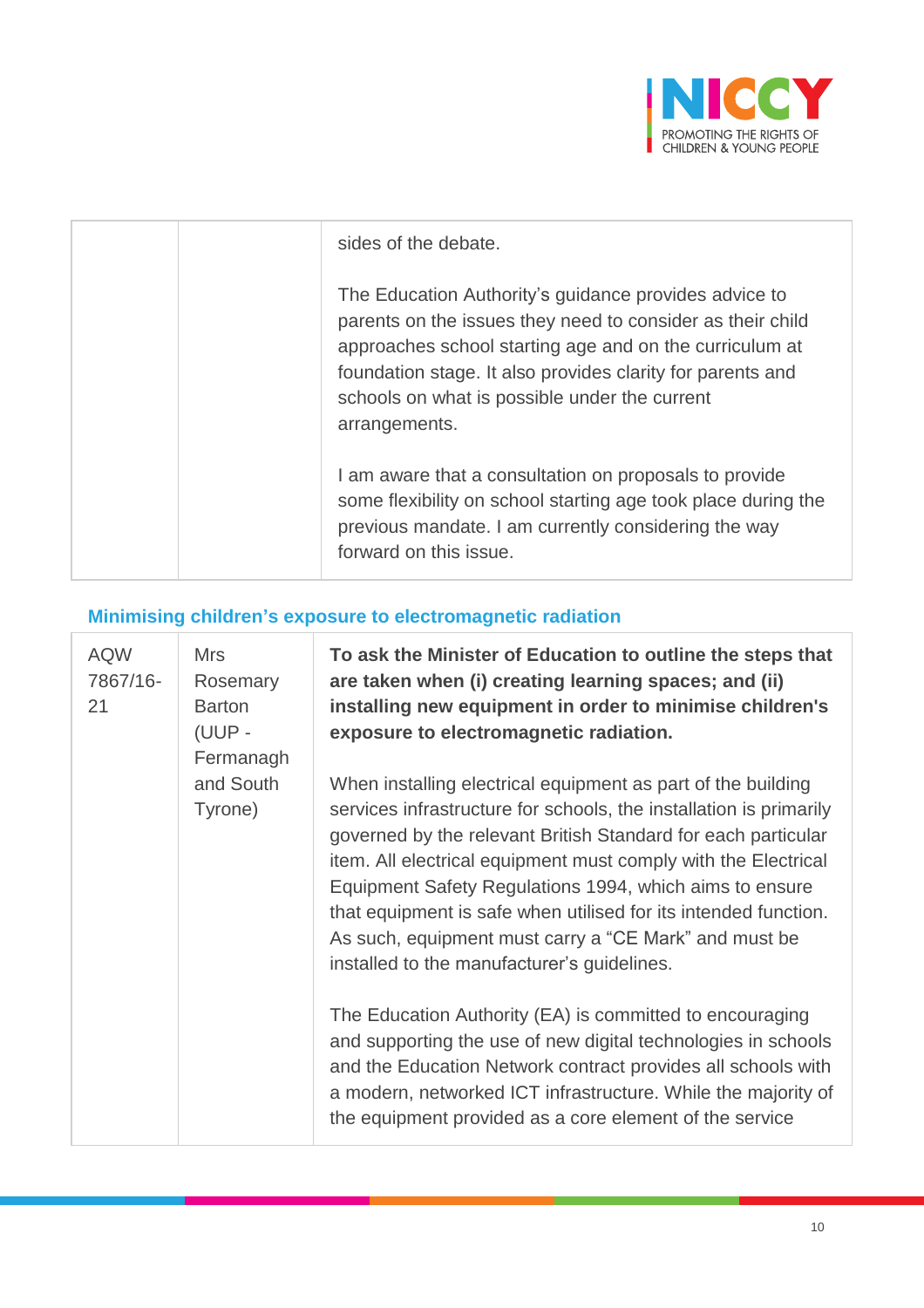

continues to be connected through a cabled network, the strategy to enable schools to significantly enhance the levels of pupil access, by either providing school purchased devices or allowing pupils to bring their Own smartphones, netbooks or tablet devices, has required that the cabled networks be supplemented with Wi-Fi connectivity throughout every school. This reflects the current advances in technology where all mobile and portable devices are now Wi-Fi enabled by default and Wi-Fi services are becoming increasingly available in homes and public spaces. Of course the health and safety of children and staff is of

paramount importance to the EA and advice from the Health Protection Agency (HPA) and the International Commission on Non-ionising Radiation Protection (ICNRP) is constantly monitored. The current position being taken by the HPA is that radiation exposure levels from laptops and wireless access devices is low in classroom situations and should not constitute a reason to discourage their use.

The decision to use Wi-Fi functionality can, however, be taken at the individual school level where wireless access points can be switched off without adversely impacting on the functioning of the cabled workstations.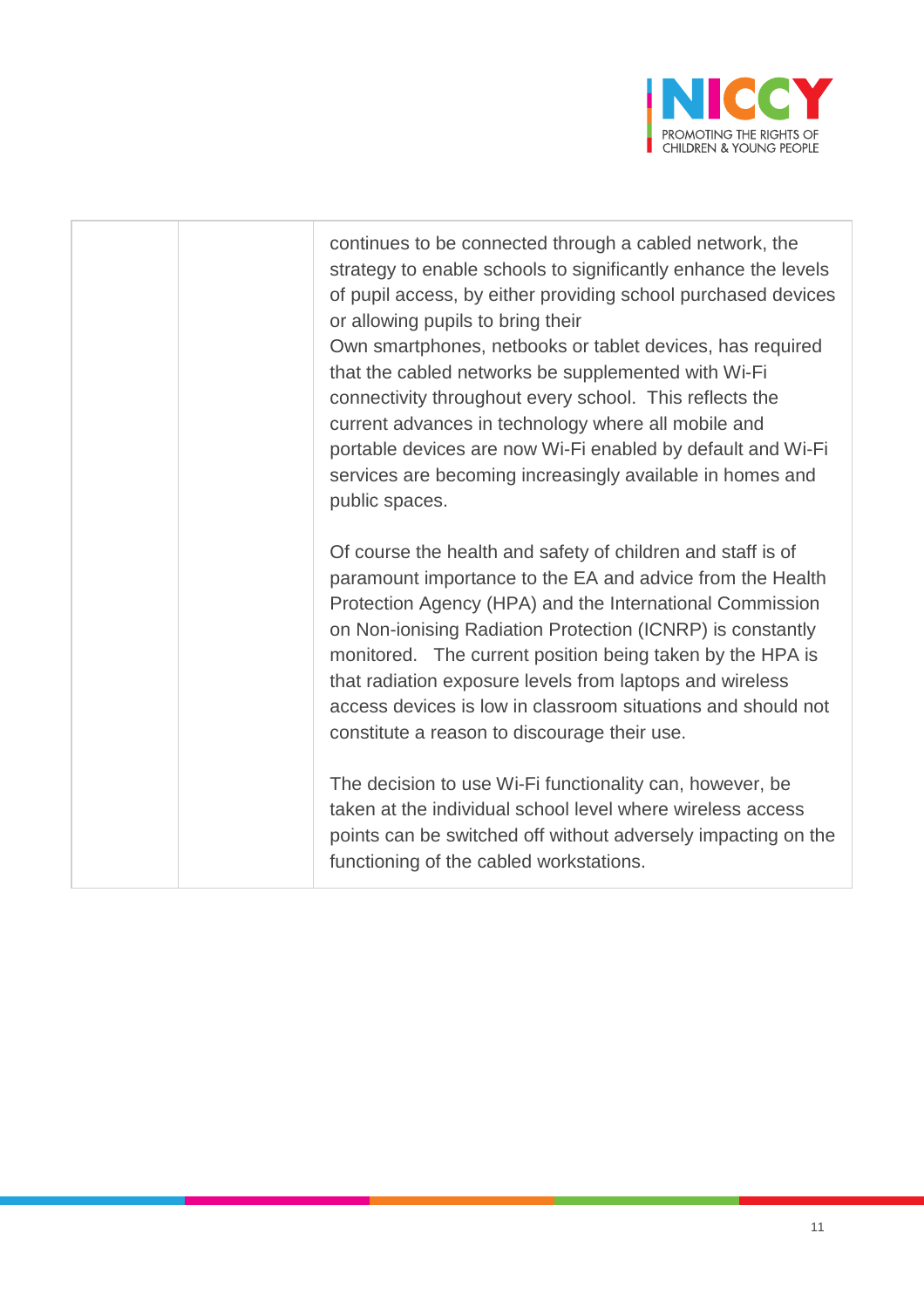

#### **Cost of a universal Sure Start programme**

[AQW](javascript:__doPostBack() [7735/16-](javascript:__doPostBack() [21](javascript:__doPostBack() Mr **Steven** Agnew (GPNI - North Down)

**To ask the Minister of Education pursuant to AQO 715/16-21, to outline (i) how he arrived at his figure for the additional cost of a universal Sure Start programme; (ii) how; and (iii) why this figure differs from the £36.9m per annum estimated by the Northern Ireland Council for Voluntary Action.**

(i) Sure Start is delivered in the 25% most disadvantaged areas in Northern Ireland, with current investment of around £25m p.a. As I said during my response to the follow up question to AQO 715/16-21 this is an estimate and is based on a direct extrapolation of the current level of funding. Costs to extend services by a further 75%could require additional funding of around £70m to £75m p.a. to provide 100% coverage. (ii) The Northern Ireland Council for Voluntary Action (NICVA) estimated figure of £36.9m is based on a 'cost per child' (£658.11) figure, multiplied by NICVA's estimated number of children (56,095) that would take up services which they predict as 91% of the eligible cohort. However, Sure Start does not operate on the basis of 91% coverage. (iii) The Sure Start budget allocations are not calculated on a per capita (cost per child) basis. Rather, they are calculated, following full economic evaluation, on the financial need of each of the 39 Sure Start projects to deliver the service needed in their locality. The Independent Review of Sure Start acknowledged that Sure Start is not funded on a per capita basis, although the review team used cost per child as a proxy for comparison purposes. Each project budget takes account of the many variants which can impact service delivery costs including: Location; Rurality;

Number of eligible children in catchment area;

Transport network;

Existing support framework; and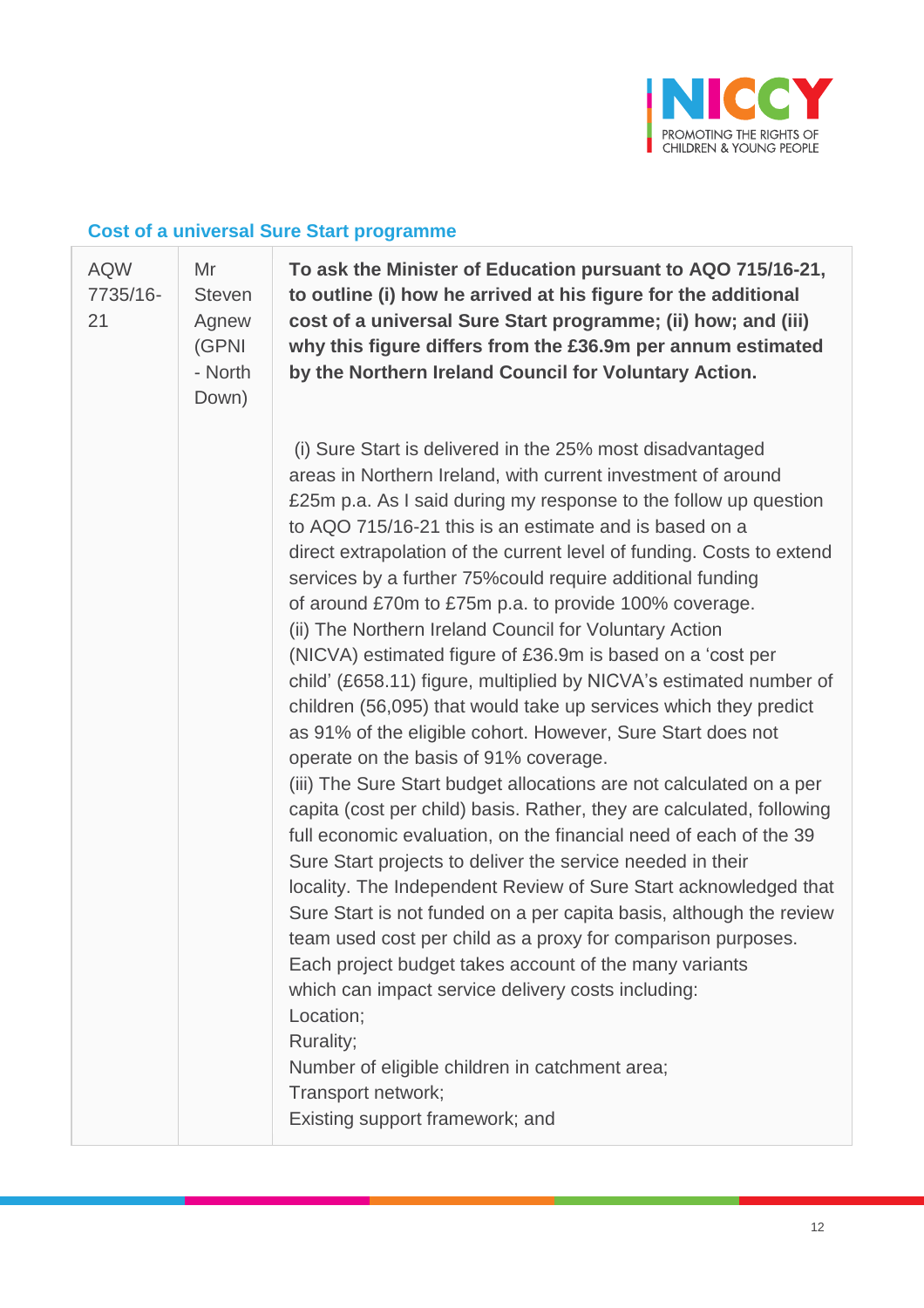

| Number of staff.<br>The Department would not use an average 'cost per (existing)<br>child' figure to estimate the costs of providing Sure Start on a<br>universal basis. |
|--------------------------------------------------------------------------------------------------------------------------------------------------------------------------|
|                                                                                                                                                                          |

# **Cost of education in a non-school setting**

| <b>AQW</b><br>7580/16-<br>21 | <b>Mrs</b><br>Sandra<br>Overend<br>(UUP- | To ask the Minister of Education to detail his departmental<br>spending per child educated in a non-school setting (i) at<br>primary level; and (ii) at post-primary level.                                                                                                                                                                                                                                                                                                                                                                                                  |
|------------------------------|------------------------------------------|------------------------------------------------------------------------------------------------------------------------------------------------------------------------------------------------------------------------------------------------------------------------------------------------------------------------------------------------------------------------------------------------------------------------------------------------------------------------------------------------------------------------------------------------------------------------------|
|                              | Mid<br>Ulster)                           | The Education Authority has provided the following answer as<br>the Department does not hold this level of information:<br>Pupils in a non-school setting are not a homogenous group.<br>Pupils are being educated on the basis of identified need and<br>as such a cost will be individual, influenced by differing factors.<br>These will typically include:<br>age/year group of pupil<br>the type /nature of the provision required<br>the number of hours<br>length of time<br>whether the pupil has a statement of special educational needs<br>level of assessed risk |
|                              |                                          | transport<br>A spend per child can therefore not be calculated.                                                                                                                                                                                                                                                                                                                                                                                                                                                                                                              |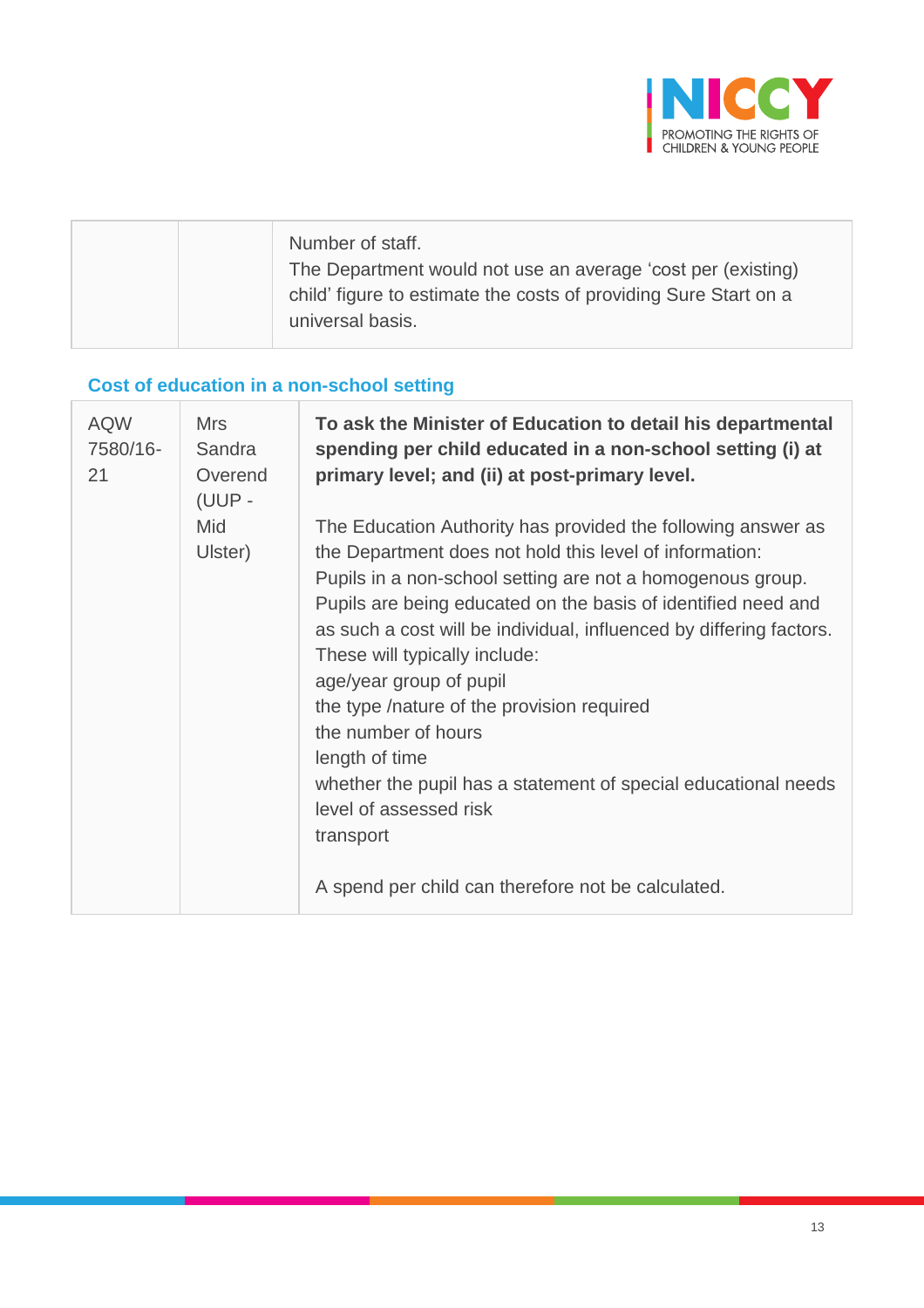

#### **Cost of educating children at primary and post-primary level**

|                              |                                     | To ask the Minister of Education to detail his departmental<br>spending per child, excluding children educated in a non-<br>school setting, (i) at primary level; and (ii) at post-primary<br>level. |                                                                                                                                                                                                                                                                                                                                                                                                                                                                                                                                                                                                                                                                                                                                                                                                                                                                                                                                                                                                        |            |  |
|------------------------------|-------------------------------------|------------------------------------------------------------------------------------------------------------------------------------------------------------------------------------------------------|--------------------------------------------------------------------------------------------------------------------------------------------------------------------------------------------------------------------------------------------------------------------------------------------------------------------------------------------------------------------------------------------------------------------------------------------------------------------------------------------------------------------------------------------------------------------------------------------------------------------------------------------------------------------------------------------------------------------------------------------------------------------------------------------------------------------------------------------------------------------------------------------------------------------------------------------------------------------------------------------------------|------------|--|
|                              |                                     | year-to-year.                                                                                                                                                                                        | The Department does not hold information on average spending<br>per pupil. Such information would require disaggregation of<br>central costs – e.g. administration and services such as<br>transport, meals, Curriculum Advisory and Peripatetic Service<br>etc. - which are not disaggregated at school or phase levels. In<br>addition, overall expenditure will include grant-aided recurrent<br>funding (and other non-public funds including voluntary<br>contributions etc.), as well as capital expenditure - which, by its<br>nature, is not regular or consistently applied across schools from<br>Every grant-aided school covered by the Common Funding<br>Scheme receives a fully delegated budget for its day-to-day<br>recurrent funding needs, distributed under the current Common<br>Funding Formula arrangements. A breakdown of the average<br>budget per pupil in grant-aided schools in the current financial<br>year is provided below:<br>2016-17 Formula funding for schools * |            |  |
|                              |                                     |                                                                                                                                                                                                      | Phase                                                                                                                                                                                                                                                                                                                                                                                                                                                                                                                                                                                                                                                                                                                                                                                                                                                                                                                                                                                                  | Per Capita |  |
|                              |                                     |                                                                                                                                                                                                      | Primary (1)                                                                                                                                                                                                                                                                                                                                                                                                                                                                                                                                                                                                                                                                                                                                                                                                                                                                                                                                                                                            | 3,069      |  |
|                              | <b>Mrs</b><br>Sandra                |                                                                                                                                                                                                      | Post-primary                                                                                                                                                                                                                                                                                                                                                                                                                                                                                                                                                                                                                                                                                                                                                                                                                                                                                                                                                                                           | 4,350      |  |
| <b>AQW</b><br>7579/16-<br>21 | Overend<br>(UUP -<br>Mid<br>Ulster) | * Data source: Common Funding Formula 2016-17including<br><b>Transition and Budget Addition</b><br>Notes:<br>(1) Includes nursery classes within Primary schools                                     |                                                                                                                                                                                                                                                                                                                                                                                                                                                                                                                                                                                                                                                                                                                                                                                                                                                                                                                                                                                                        |            |  |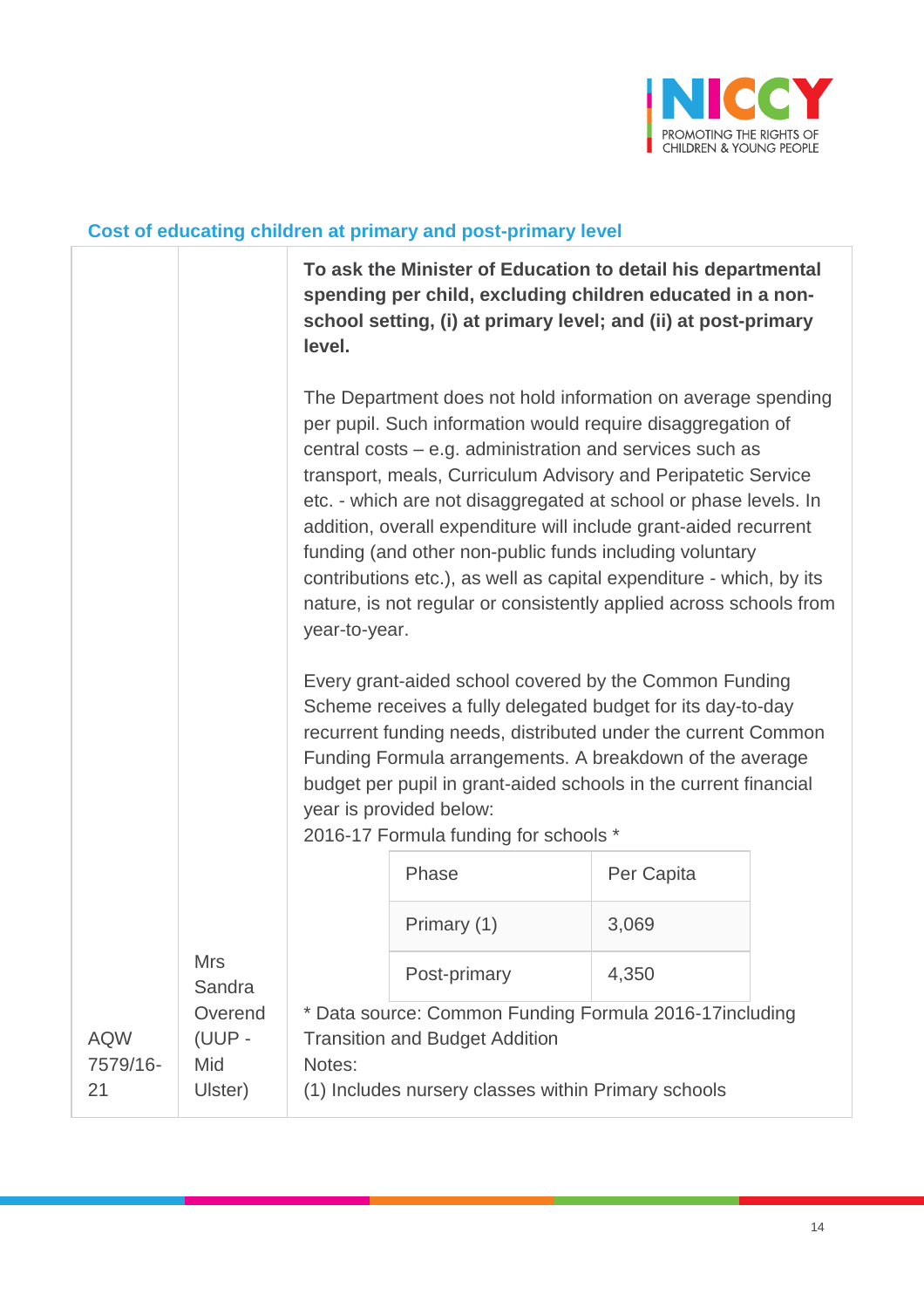

#### **Support for children with speech and language issues**

| <b>AQW</b><br>7502/16-<br>21 | Ms Kellie<br>Armstrong<br>(APNI -<br>Strangford) | To ask the Minister of Education to outline the reporting<br>system that is in place to ensure that children with<br>speech and language issues are recognised and support<br>is put in place as soon as possible.                                                                                                                                                                                                                                                                              |
|------------------------------|--------------------------------------------------|-------------------------------------------------------------------------------------------------------------------------------------------------------------------------------------------------------------------------------------------------------------------------------------------------------------------------------------------------------------------------------------------------------------------------------------------------------------------------------------------------|
|                              |                                                  | The framework that all schools are required to follow is as set<br>out in the Code of Practice on the Identification and<br>Assessment of Special Educational Needs.                                                                                                                                                                                                                                                                                                                            |
|                              |                                                  | This framework allows for the identification and assessment of<br>pupils with special educational needs (SEN) across a<br>continuum of five stages. When a pupil is identified as having<br>a SEN-related difficulty, including speech and language<br>difficulties, the school involved is required to respond by<br>implementing, monitoring and reviewing relevant and<br>purposeful measures to meet those identified needs and<br>seeking support from external specialists, as necessary. |

## **Skills based training for young people with SEN**

| <b>AQW</b><br>7312/16-<br>21 | <b>Mrs</b><br>Sandra<br>Overend<br>(UUP - | To ask the Minister of Education to detail what<br>opportunities are available for pupils with Special<br><b>Educational Needs to access skills-based training.</b>                                                                                                                                                                                                                                                                                                                                                                                                                                                                                |
|------------------------------|-------------------------------------------|----------------------------------------------------------------------------------------------------------------------------------------------------------------------------------------------------------------------------------------------------------------------------------------------------------------------------------------------------------------------------------------------------------------------------------------------------------------------------------------------------------------------------------------------------------------------------------------------------------------------------------------------------|
|                              | Mid<br>Ulster)                            | Young people with a statement of Special Educational Needs<br>(SEN) will be supported by the Education Transition Service in<br>their transition from school to adult life. All available options will<br>be explored with the young person and their family, taking into<br>account their individual SEN and career aspirations. In addition,<br>the young person will have an individual interview with a<br>Careers Adviser from the Department for the Economy.<br>There are a number of opportunities available for pupils with<br>SEN to access skills based training which are<br>provided though FE Colleges and other training providers. |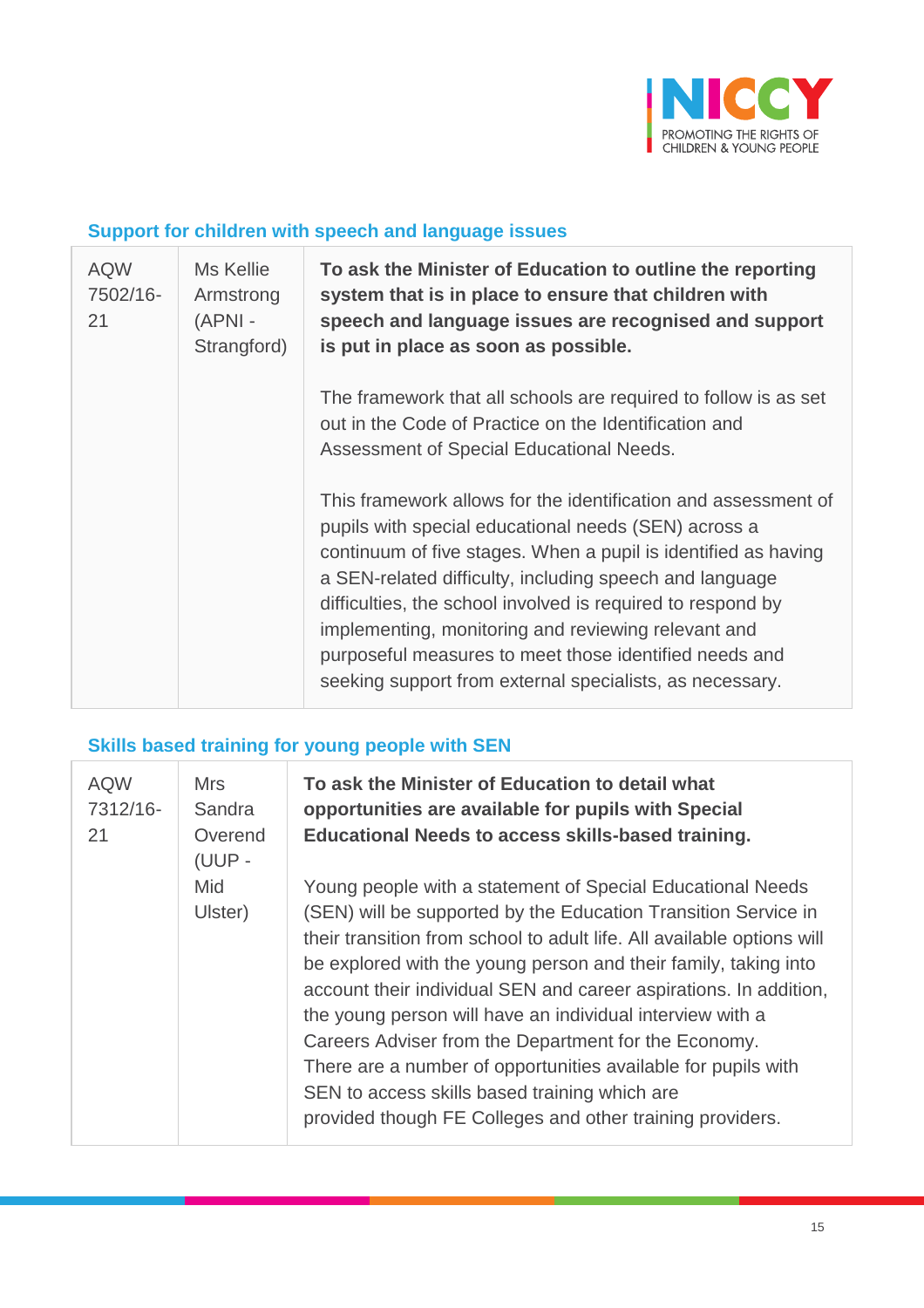

| The Regional Colleges provide a range of training skills<br>courses eg: essential skills in literacy and numeracy,<br>employability skills, customer service, catering or horticulture,<br>joinery, plumbing, bricklaying and life skills programmes<br>designed specifically for pupils with SEN. |
|----------------------------------------------------------------------------------------------------------------------------------------------------------------------------------------------------------------------------------------------------------------------------------------------------|
| Skills based training courses are also available through other<br>training providers eg: vocational skills, essential skills, ICT<br>training, personal development, money management,<br>employability skills and employment services.                                                            |

## **Number of people admitted for mental ill-health by age**

| <b>AQW</b><br>8264/16-<br>21 | Mr Daniel<br><b>McCrossan</b><br>(SDLP-<br>West | To ask the Minister of Health to detail the number of<br>people admitted to hospital for mental ill-health in the<br>last five years, broken down by age.                                                                                                                                                                                                                                                     |
|------------------------------|-------------------------------------------------|---------------------------------------------------------------------------------------------------------------------------------------------------------------------------------------------------------------------------------------------------------------------------------------------------------------------------------------------------------------------------------------------------------------|
|                              | Tyrone)                                         | Information on the number of people admitted to hospital for<br>mental ill-health broken down by age is not available.<br>However, information on the number of admissions under the<br>mental health programme of care is published annually and<br>available to view or download at:<br>https://www.health-ni.gov.uk/publications/hospital-statistics-<br>inpatient-and-day-case-activity-statistics-201516 |

## **Assessment of children's physical and mental health needs**

| <b>AQW</b><br>8129/16-<br>21 | Ms Paula<br><b>Bradshaw</b><br>$(APNI -$<br>South<br>Belfast) | To ask the Minister of Health which aspects of the updated<br>fostering regulations will contain provisions to ensure<br>children admitted to care receive a holistic assessment of<br>physical and mental health needs. |
|------------------------------|---------------------------------------------------------------|--------------------------------------------------------------------------------------------------------------------------------------------------------------------------------------------------------------------------|
|                              |                                                               | Several current sets of Regulations contain provisions to<br>ensure that children and young people admitted to care<br>receive health assessments and that those assessments are                                         |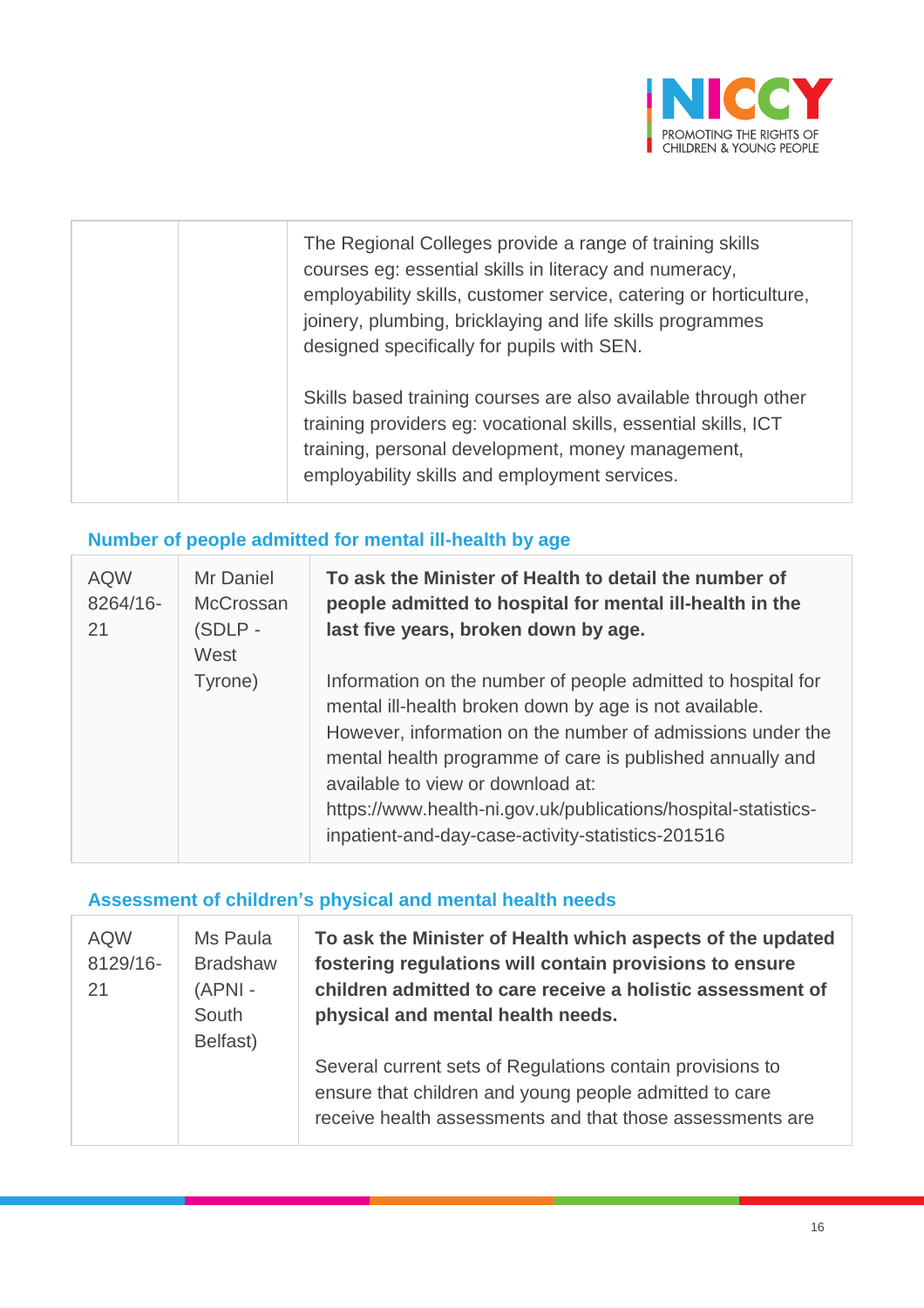

| then reviewed regularly: paragraph 1(c) of Schedule 3 to The<br><b>Foster Placement (Children) Regulations</b><br>(NI 1996; Regulations $7(1)(a)$ and $7(1)(c)$ of The Arrangements<br>for Placement of Children (General) Regulations (NI) 1996;<br>and Regulation 6 of, and Schedule 3 to, the Review of<br>Children's Cases Regulations (NI) 1996.                                                                                                                                                                                                                                                                                                                                                                                                                                                                                                                                                                                                                                                                                                  |
|--------------------------------------------------------------------------------------------------------------------------------------------------------------------------------------------------------------------------------------------------------------------------------------------------------------------------------------------------------------------------------------------------------------------------------------------------------------------------------------------------------------------------------------------------------------------------------------------------------------------------------------------------------------------------------------------------------------------------------------------------------------------------------------------------------------------------------------------------------------------------------------------------------------------------------------------------------------------------------------------------------------------------------------------------------|
| The draft Foster Placement and Fostering Agencies<br>Regulations which were issued for consultation place a<br>particular duty on the responsible authority (the Health and<br>Social Care Trust) to promote the health and development of<br>children placed with a foster parent. These draft Regulations<br>explicitly refer to medical, dental, nursing, psychological and<br>psychiatric advice, treatment and other services. They also<br>require the Trust to ensure that, in relation to any child placed<br>or to be placed with a foster parent, the foster parent is given<br>such information, which is kept up to date, as to enable the<br>foster parent to provide appropriate care for the child. In<br>particular, each foster parent is to be provided with the<br>appropriate information regarding the state of health and<br>health needs of any child placed or to be placed with the foster<br>parent. I am currently considering the draft Regulations<br>and intend to seek Health Committee scrutiny of<br>them thereafter. |

#### **Number of Serious Adverse Incidents in relation to child deaths**

| <b>AQW</b><br>7937/16-<br>21 | Mr<br>Robbie<br><b>Butler</b><br>(UUP - | To ask the Minister of Health how many of the Serious<br>Adverse Incidents since October 2013 are in relation to child<br>deaths; and how many of these were from natural causes.                                                                |
|------------------------------|-----------------------------------------|--------------------------------------------------------------------------------------------------------------------------------------------------------------------------------------------------------------------------------------------------|
|                              | Lagan<br>Valley)                        | Since October 2013, 387 Serious Adverse Incidents (SAIs) were<br>reported by HSC Trusts in relation to child deaths. Information<br>relating to the cause of death is not available.<br>There is a requirement to record every child death as an |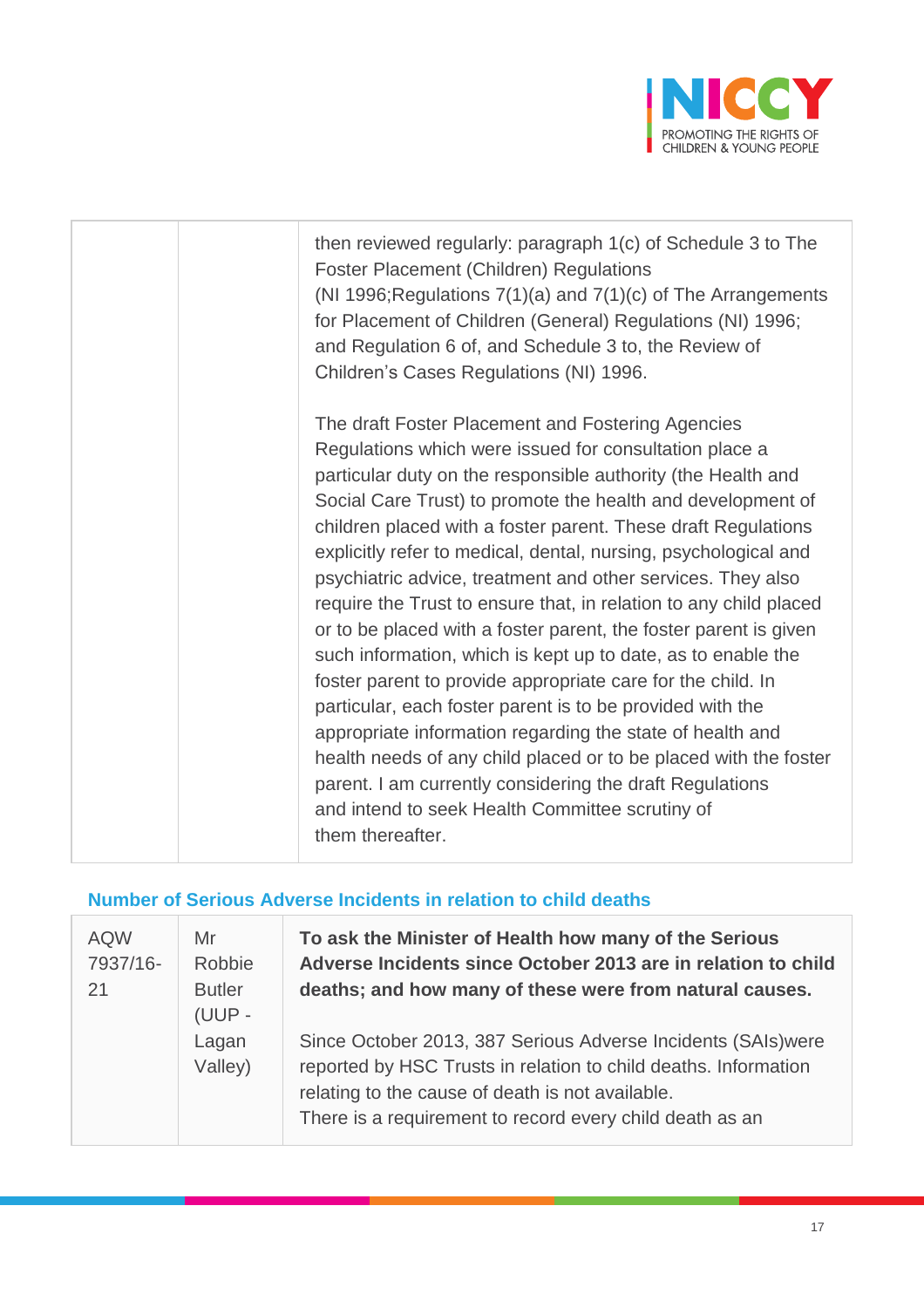

| SAI which was introduced in October 2013. The rationale behind<br>this decision was to provide clarity in reporting child deaths and |
|--------------------------------------------------------------------------------------------------------------------------------------|
| to enhance the culture of learning and review.                                                                                       |

## **Infant Mental Health Strategy update**

| <b>AQW</b><br>7887/16-<br>21 | Ms Paula<br><b>Bradshaw</b><br>(APNI -<br>South | To ask the Minister of Health for an update on the status of<br>the Infant Mental Health Strategy being developed by the<br><b>Public Health Agency.</b>                                                                                                                                                                                                                                                                                                                                                                                                                                                                                                                                                                                                                                                                                                                                                                                                                                                                                                                                   |
|------------------------------|-------------------------------------------------|--------------------------------------------------------------------------------------------------------------------------------------------------------------------------------------------------------------------------------------------------------------------------------------------------------------------------------------------------------------------------------------------------------------------------------------------------------------------------------------------------------------------------------------------------------------------------------------------------------------------------------------------------------------------------------------------------------------------------------------------------------------------------------------------------------------------------------------------------------------------------------------------------------------------------------------------------------------------------------------------------------------------------------------------------------------------------------------------|
|                              | Belfast)                                        | The Infant Mental Health Framework was issued and<br>disseminated widely from April 2016 and can be accessed<br>at http://pha.site/IMHF.                                                                                                                                                                                                                                                                                                                                                                                                                                                                                                                                                                                                                                                                                                                                                                                                                                                                                                                                                   |
|                              |                                                 | The Framework represents a commitment by the health and<br>social care sector, as well as academic, research, voluntary<br>and community organisations, to improve interventions from<br>the ante-natal period through to children aged 3 years old. It<br>has three key priorities:<br>to ensure that commissioners and policy makers are fully<br>informed of the latest evidence and interventions;<br>to provide practitioners across health, social care and<br>education disciplines with the skills to support parents and<br>children in the development of positive infant mental health;<br>and<br>to encourage service development to ensure effective delivery<br>of evidence based interventions for families with children<br>where there are significant developmental risks.<br>Since its publication in April, governance arrangements have<br>been established including a multi-agency Implementation<br>Group to oversee the delivery of the framework. The<br>Implementation Group had its first meeting June 2016 and is<br>scheduled to meet again in January 2017. |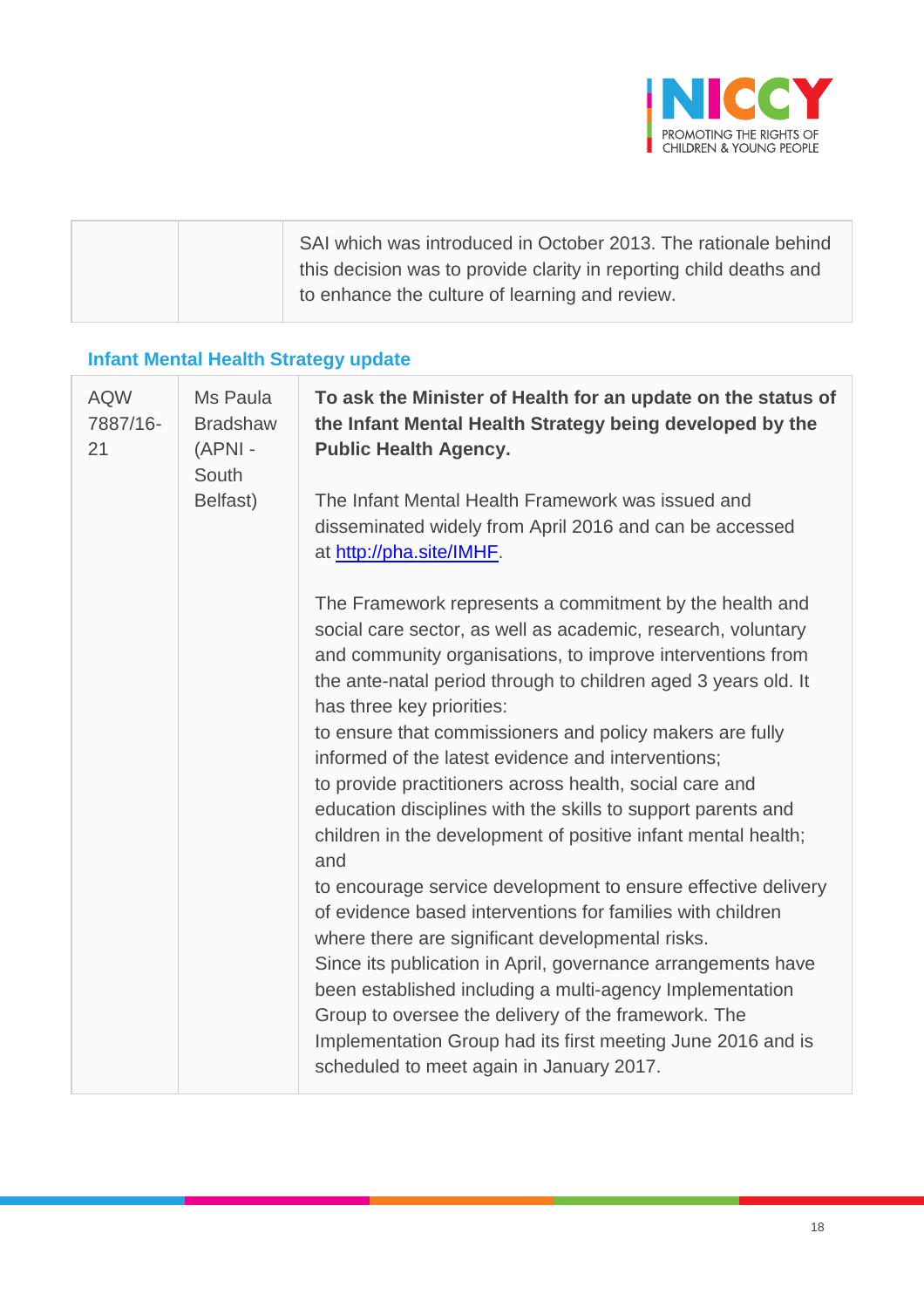

#### **Victims of domestic abuse who have been separated from their children**

| <b>AQW</b><br>7812/16-<br>21 | Mr Mark<br>Durkan<br>(SDLP -<br>Foyle) | To ask the Minister of Health how many victims of domestic<br>abuse are there in each Health and Social Care Trust area;<br>and how many of these people have been separated from<br>their children by Social Services.                                                                                                                                |
|------------------------------|----------------------------------------|--------------------------------------------------------------------------------------------------------------------------------------------------------------------------------------------------------------------------------------------------------------------------------------------------------------------------------------------------------|
|                              |                                        | Figures on the total number of victims of domestic abuse are not<br>held by the Department of Health.<br>Information on the number of victims of domestic abuse<br>separated from their children by Social Services is not centrally<br>available and could only be provided by a manual trawl through<br>thousands of files at disproportionate cost. |

## **Visual impairment screening at schools**

| <b>AQW</b><br>7255/16-<br>21 | Mr<br>Trevor<br>Clarke<br>(DUP -<br>South<br>Antrim) | To ask the Minister of Health (i) whether all school children<br>are screened for visual impairments; (ii) what types of school<br>screening is used in each Health and Social Care Trust; and<br>(iii) how many children have been identified to have a visual<br>impairment that cannot be corrected with glasses over the<br>last five years. |
|------------------------------|------------------------------------------------------|--------------------------------------------------------------------------------------------------------------------------------------------------------------------------------------------------------------------------------------------------------------------------------------------------------------------------------------------------|
|                              |                                                      | Screening for visual impairments is offered to all school children<br>as part of the P1 health appraisal which is carried out by school<br>nurses.                                                                                                                                                                                               |
|                              |                                                      | Health and Social Care (HSC) Trusts use the Logarithm of the<br>Minimum Angle of Resolution (log MAR) test to determine a<br>child's visual acuity.<br>The HSC Trusts do not hold this information.                                                                                                                                              |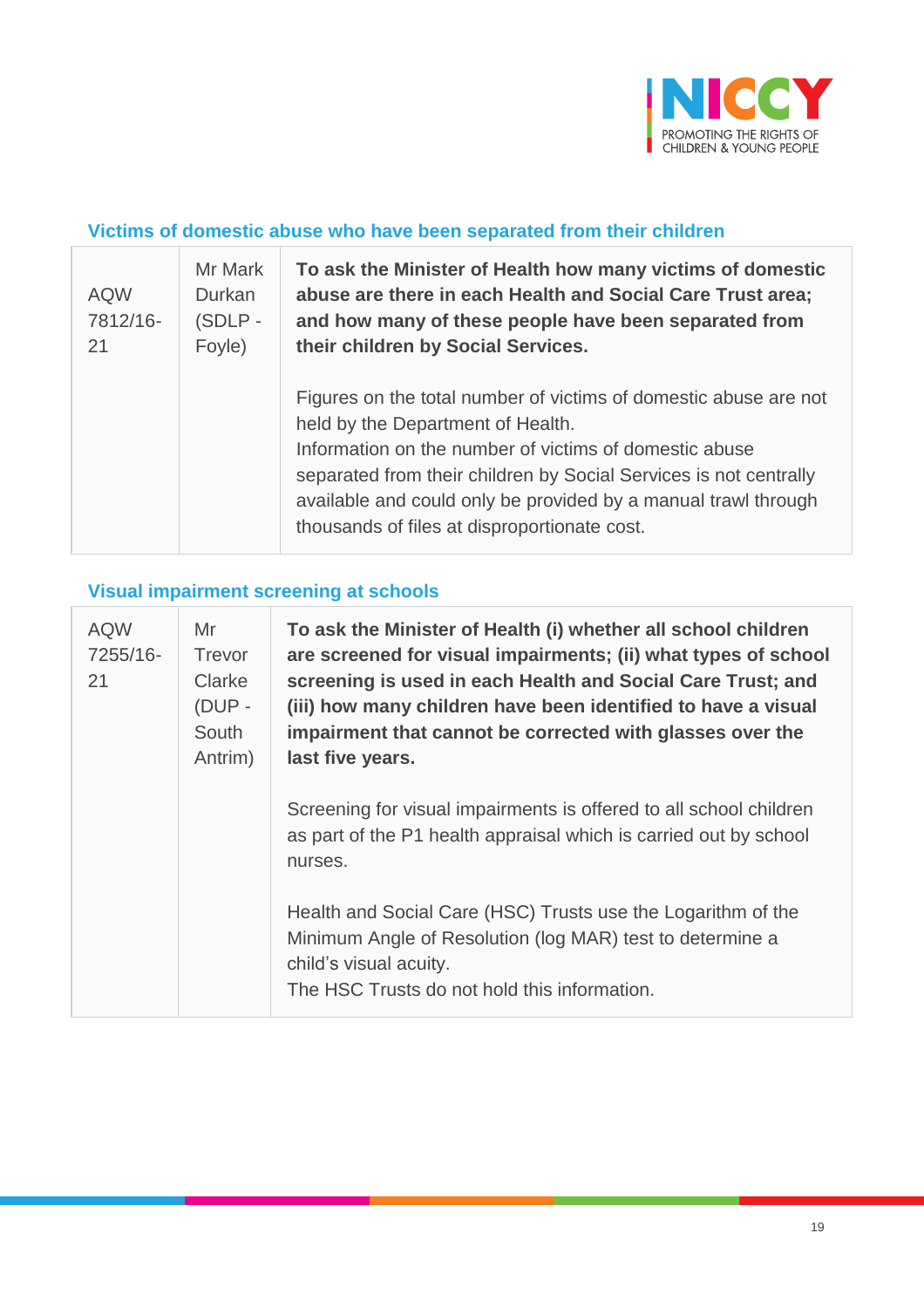

## **Funding for Mental Health Street Triage Pilot**

| <b>AQW</b><br>7253/16-<br>21 | <b>Ms</b><br><b>Nichola</b><br><b>Mallon</b><br>(SDLP- | To ask the Minister of Health whether she will allocate<br>funding to the Mental Health Street Triage Pilot in Belfast;<br>and if so, when the funding will be allocated.                                                                                                                                                                                                                                                                                         |
|------------------------------|--------------------------------------------------------|-------------------------------------------------------------------------------------------------------------------------------------------------------------------------------------------------------------------------------------------------------------------------------------------------------------------------------------------------------------------------------------------------------------------------------------------------------------------|
|                              | <b>North</b><br>Belfast)                               | My Department is represented on a working group, chaired by<br>the Police Service, which also comprises representatives from<br>the Public Health Agency, the Belfast Health and Social Care<br>Trust, Belfast City Council, Belfast Policing and Community<br>Safety Partnership, Lifeline, Bridge of Hope, Lighthouse, Start<br>360 and Extern. The group met for the first time on 27<br>September to discuss how a street triage pilot might be<br>developed. |
|                              |                                                        | Scoping of existing provision is now under way, and a number of<br>costed models will be developed and eventually considered for<br>prioritisation.                                                                                                                                                                                                                                                                                                               |
|                              |                                                        | It is therefore too early to consider funding allocations                                                                                                                                                                                                                                                                                                                                                                                                         |

# **Mental health funding**

| <b>AQW</b><br>7214/16-<br>21 | Mr<br><b>Chris</b><br>Lyttle<br>$(APNI -$<br>East | To ask the Minister of Health why mental health provision is<br>8.5 per cent of the Health budget despite mental health<br>constituting approximately 25 per cent of health need; and<br>whether she will change this ratio for the 2016-17 budget.                                                                                                                                                   |
|------------------------------|---------------------------------------------------|-------------------------------------------------------------------------------------------------------------------------------------------------------------------------------------------------------------------------------------------------------------------------------------------------------------------------------------------------------------------------------------------------------|
|                              | Belfast)                                          | There have been increases in mental health expenditure during<br>the last decade, but there is a legacy of underinvestment and<br>unmet need and, as I outlined in the Assembly on 15<br>November, this will take some time to address. I am committed to<br>moving towards parity of esteem, to ensure that mental health<br>receives the time, effort and resource required to meet local<br>needs. |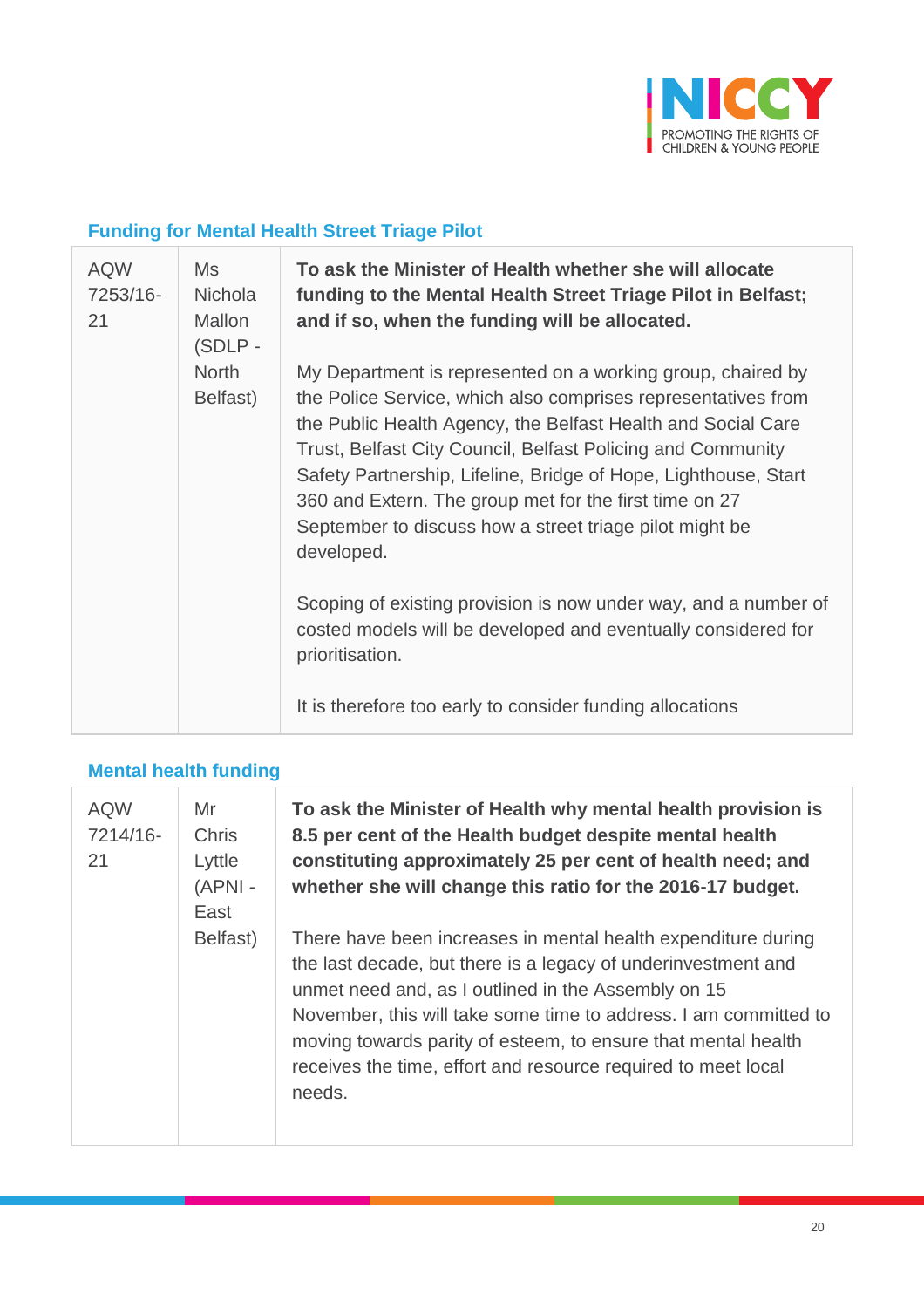

| The 2017/18 budget is still under consideration across the<br>Executive but it is clear that we face a very challenging financial<br>situation. I am fully aware of the significant issues with regard to<br>mental health and I am committed to improving services. Whilst I<br>am actively making the case for more resources for mental<br>health, it is also incumbent on us to get the best value for the<br>money we already spend, and systemic reform is important in this<br>regard. For example, the Health and Social Care Board is<br>currently working up proposals for a managed care network to<br>better utilise existing expertise across Trusts and promote<br>uniformity and better continuity of care across the region.<br>The pressure on mental health services also highlights that<br>fundamental reshaping of the health and social care service is<br>vital to enable money to be released across the system so that it<br>can be targeted to those areas that need it most. |
|---------------------------------------------------------------------------------------------------------------------------------------------------------------------------------------------------------------------------------------------------------------------------------------------------------------------------------------------------------------------------------------------------------------------------------------------------------------------------------------------------------------------------------------------------------------------------------------------------------------------------------------------------------------------------------------------------------------------------------------------------------------------------------------------------------------------------------------------------------------------------------------------------------------------------------------------------------------------------------------------------------|
|                                                                                                                                                                                                                                                                                                                                                                                                                                                                                                                                                                                                                                                                                                                                                                                                                                                                                                                                                                                                         |

#### **Music therapy for children and young people with mental health issues**

| <b>AQW</b><br>6888/16-<br>21 | <b>Lord Morrow</b><br>of Clogher<br>Valley<br>(DUP -<br>Fermanagh<br>and South | To ask the Minister of Health for her assessment on the<br>study by Queens University Belfast and Bournemouth<br>University on the benefits of music therapy for children<br>and young people with mental health issues.                                                                                                                                                                                                                                                                                                                                                       |
|------------------------------|--------------------------------------------------------------------------------|--------------------------------------------------------------------------------------------------------------------------------------------------------------------------------------------------------------------------------------------------------------------------------------------------------------------------------------------------------------------------------------------------------------------------------------------------------------------------------------------------------------------------------------------------------------------------------|
|                              | Tyrone)                                                                        | I welcome the 2014 study by Queens University Belfast and<br>Bournemouth University, which examines the efficacy of<br>music therapy in clinical practice for young people with<br>mental health needs, as it adds to our knowledge in this<br>area. Whilst I do not wish to go into the detail of this<br>academic article, I do note that the trial did not lead to<br>definitive recommendations for the inclusion of music<br>therapy in clinical practice and recommended that further<br>research would need to be undertaken. I look forward to<br>further developments |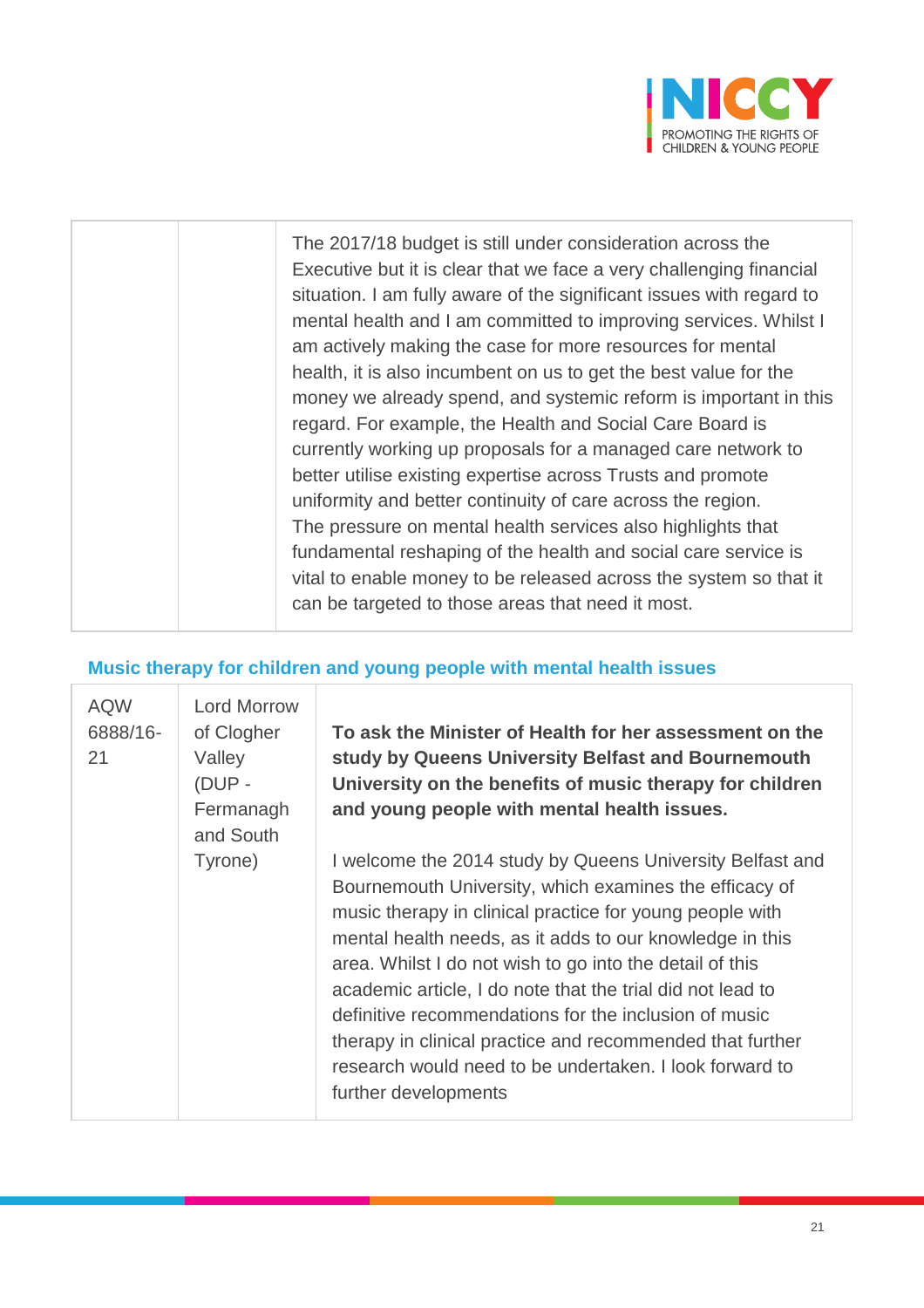

#### **Belfast waiting list for autism assessments for children**

| <b>AQW</b><br>2985/16-<br>21 | Mr<br><b>Chris</b><br>Lyttle<br>(APNI - | To ask the Minister of Health to outline the reasons for the 22<br>month waiting list in Belfast for autism assessments for<br>children.                                                                                                                                                                                                                                                                                                                                                                                                                                                                                                                                                                                                                       |
|------------------------------|-----------------------------------------|----------------------------------------------------------------------------------------------------------------------------------------------------------------------------------------------------------------------------------------------------------------------------------------------------------------------------------------------------------------------------------------------------------------------------------------------------------------------------------------------------------------------------------------------------------------------------------------------------------------------------------------------------------------------------------------------------------------------------------------------------------------|
|                              | East<br>Belfast)                        | Demand for autism assessments over the last few years has<br>substantially outstripped capacity to provide diagnostic<br>services. In 2015/16, there was a 17% increase overall in<br>demand for autism assessment. The number of referrals - 3000<br>in total – was double the number the current system was<br>designed to deal with.                                                                                                                                                                                                                                                                                                                                                                                                                        |
|                              |                                         | The Belfast Trust has had a much higher level of referral than the<br>other HSC Trusts (e.g. 2,262 referrals over the last three years,<br>compared to 1,316 in the South Eastern Trust during the same<br>period). This differential in referral rates, accounts for longer<br>waiting times in the Trust.                                                                                                                                                                                                                                                                                                                                                                                                                                                    |
|                              |                                         | I am firmly of the view that the current waiting lists are<br>unacceptably long. However, unless we tackle the root causes<br>this will remain the case, as we have a 20th century model<br>delivering services for a 21st century population. This is having<br>an increasingly negative impact on the quality and experience of<br>care. The long term solution is the transformation of our health<br>and social care system as outlined in Delivering Together.<br>It is only in transforming the health and social care system and by<br>implementing new models of care that we will be able to alleviate<br>the pressures on our health and social care services, sustain<br>improvements in waiting times and deliver better outcomes for<br>patients. |
|                              |                                         | That said, I would pay tribute to the staff across the Health &<br>social care sector. Notwithstanding the structural issues, they<br>continue to work incredibly hard and on average deliver 9,000<br>outpatient appointments, 2,600 inpatient/day case procedures                                                                                                                                                                                                                                                                                                                                                                                                                                                                                            |